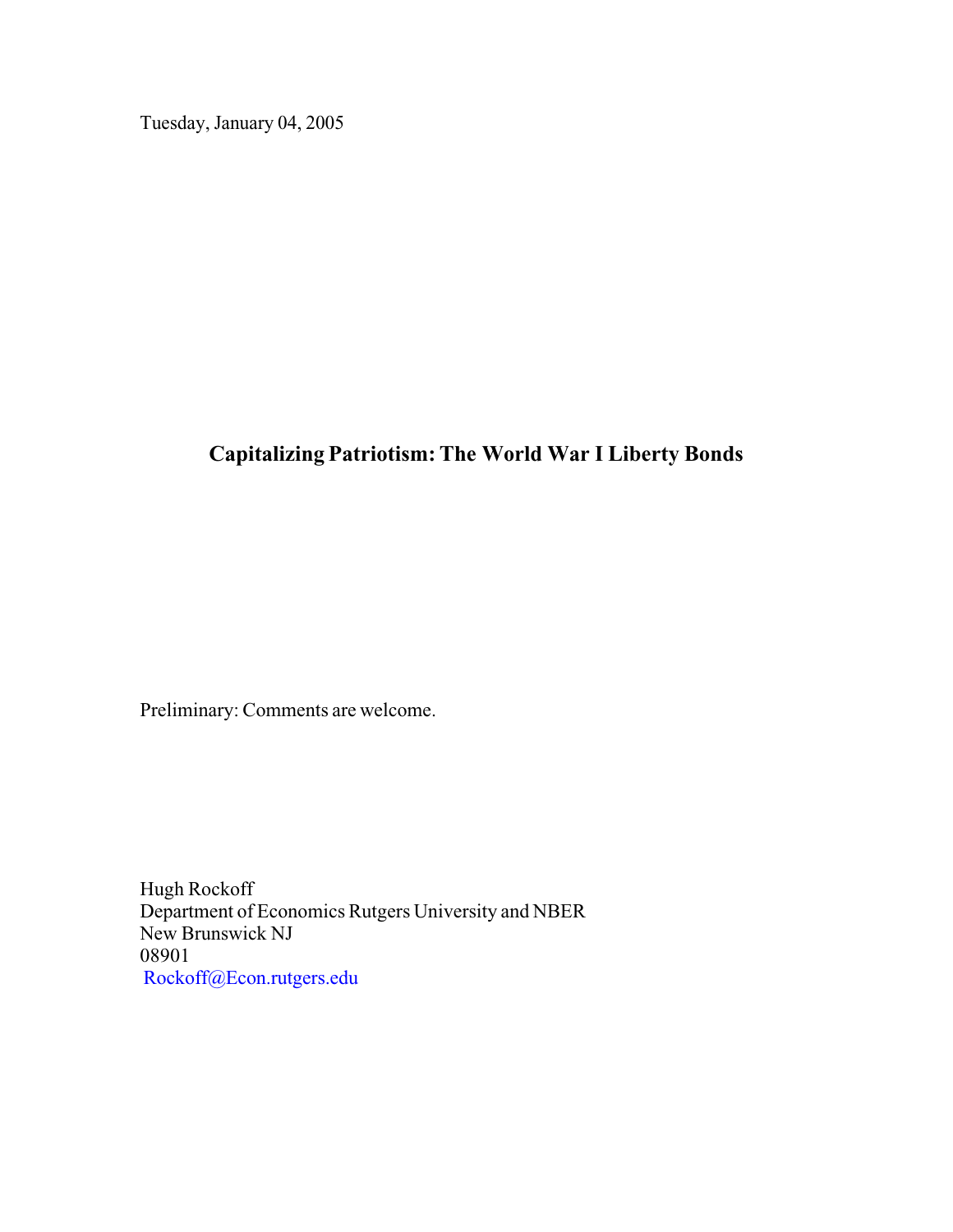## **Abstract**

The outbreak of World War I presented the U.S. Treasury with the classic problem of war finance: to what extent should the government rely on taxes, borrowing, or creating new money? Although taxes were raised substantially, tax revenues fell far short of expenditures, and recourse was had to five bond issues, the famous Liberty Bonds, to finance the bulk of the war expenditures. The Secretary of the Treasury, William Gibbs McAdoo, hoped to create a broad market for the Liberty Bonds and to hold down interest rates on them by following an aggressive policy of "capitalizing patriotism." He called on everyone from Wall Street bankers to the Boy Scouts to volunteer for the campaigns to sell the "Liberty bonds." He recruited the nation's best known artists to create posters depicting the contribution to the war effort to be made by buying bonds and he organized giant bond rallies featuring Hollywood stars such as Douglas Fairbanks, Mary Pickford, and Charlie Chaplin. It appears, however, that these efforts enjoyed only limited success. Nominal interest rates were kept down mainly by making the bonds tax exempt and by making sure that a large proportion of the debt was purchased directly or indirectly by the Federal Reserve, turning the Federal Reserve into an engine of inflation.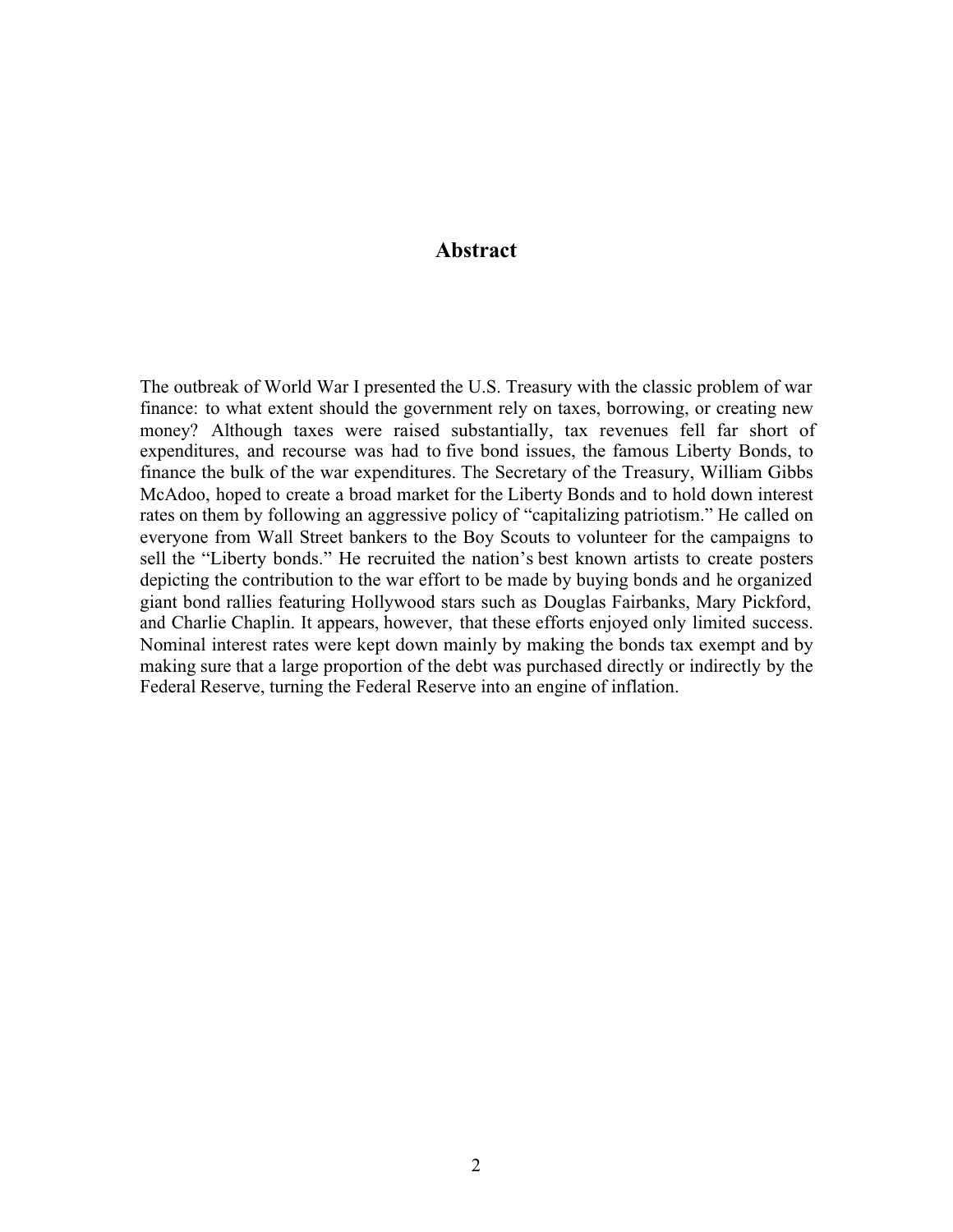# **1. The Liberty Bonds**<sup>1</sup>

When World War I began the Secretary of the Treasury, William Gibbs McAdoo, turned to the record of Lincoln's Secretary of the Treasury, Samuel Chase, for lessons on how to finance a major war.<sup>2</sup> McAdoo believed that Chase had made a major error in turning over the marketing of the government's securities to a private firm, Jay Cooke and Company. McAdoo would make no such mistake. He expected bankers, insurance executives, and ordinary citizens to donate their services to the government. While he acknowledged that Jay Cooke and Company had succeeded to some degree in marketing the bonds to middle class Americans, McAdoo thought that he could push Cooke's policy much further. Indeed, Britain and Germany had already issued bonds to the accompaniment of noisy "drives" to sell bonds, especially to middle class and working class investors, Noyes (1926, 181-2).

McAdoo crisscrossed the country on an exhausting speaking tour urging the public to express its support for the war by buying bonds, and he arranged rallies at which movie stars such as Douglas Fairbanks, Mary Pickford, and Charlie Chaplin

<sup>&</sup>lt;sup>1</sup> I must thank my colleagues, Michael Bordo, Kim Oosterlinck, and Eugene White for numerous helpful discussions of war finance. I must also thank the participants in a session at the American Economic Association meetings in Fall 2004, and in particular my discussant Paul Rhode, and the chair of the session Gavin Wright, for their comments. Martha Olney patiently explained the 1917-1919 survey of family saving and Dissaving to me. Sung Won Kang provided able research assistance and thoughtful suggestions. They are not responsible for the remaining errors, confusions, and misleading statements.

 $2$  David M. Kennedy (2004, 100) suggests that McAdoo turned to Chase's experience, rather than to that of our European allies and enemies, because of "an almost instinctual sense of the uniqueness of American society." This may well account for the direction in which his thoughts initially ran, but in most areas he rejected Chase's methods in favor of those being followed in Europe.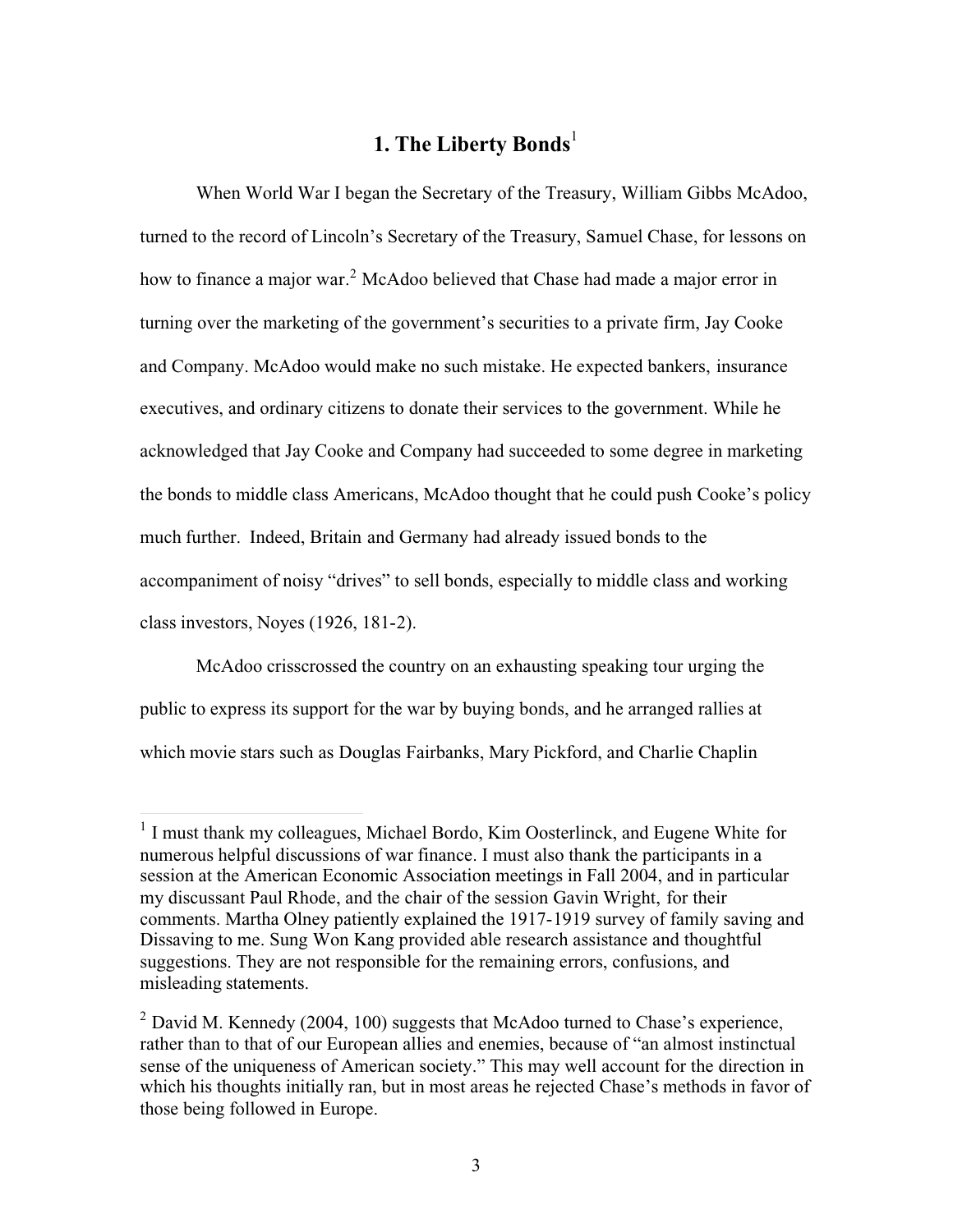exhorted the crowd to buy bonds. (Kennedy 1980, 105). In the closing week of the campaign for the fourth Liberty loan \$4,800,000 was raised from an audience at Carnegie Hall who heard Enzo Caruso and other stars of the day perform (Noyes 1926, 185). McAdoo also enlisted leading artists such as Howard Chandler Christy and Charles Dana Gibson to paint posters urging the purchase of bonds.

Three examples of the famous Liberty Bond Posters are reproduced below. The first two rely on emotional appeals. The second in particular may be the sort of thing that Senator Warren G. Harding had in mind when he complained about the hysterical nature of the campaign.<sup>3</sup> The third poster adds an appeal to self interest. The Boy Scouts were enlisted under the slogan "Every Scout to Save a Soldier." Even the names of the bonds reflected the emphasis on patriotism. While one of the most popular Civil War issues was known prosaically as the 5-20 (callable after 5 years, redeemed at 20), the World War I debt consisted of four "Liberty bonds," and a final issue of "Victory bonds" after the armistice. The campaign attempted to create strong social pressures to buy bonds. When, for example, the Comptroller of the Currency learned that a national bank charter had been granted to six applicants from a "certain western state" who had between them bought only \$200 worth of Liberty bonds, the charter was revoked. (Whittlesey 1950, 175). But how effective were the campaigns? What price, to put it differently, were investors willing to pay to help make the world safe for democracy?

We are unlikely to witness anything like the Liberty Bonds again. True, there was a brief flurry of interest in issuing war bonds after the 9/11 attacks. Both houses of

<sup>&</sup>lt;sup>3</sup> Some of the posters were far more lurid in their depiction of the Germans.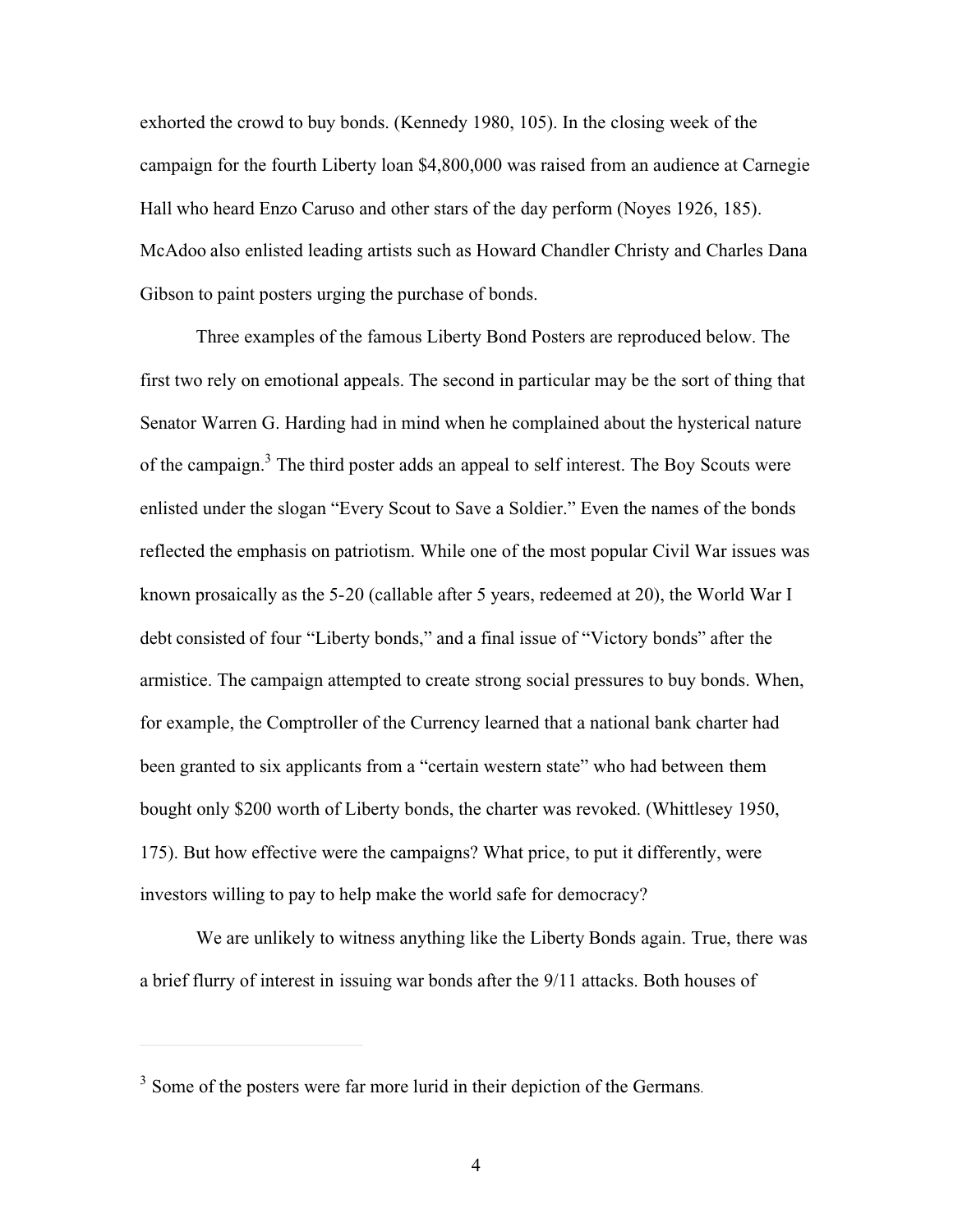Congress passed legislation that would have created "Freedom Bonds." The administration, however, although sympathetic with sentiment behind the legislation, was opposed to issuing freedom bonds because the United States was in a recession. Encouraging saving, the administration believed, would be counterproductive. The Treasury did inscribe a variation of its standard EE Savings Bonds as "Patriot Bonds."<sup>4</sup> But interest in Freedom bonds or Patriot bonds seems to have faded quickly. The broader question, however, of whether social pressures can be used to supplement or substitute for financial incentives is a hardy perennial. The campaign to sell the Liberty Bonds provides a unique natural experiment in which to determine the strengths and limits of non-pecuniary social pressures.

#### **2. Taxes, Bonds, or Greenbacks?**

As American involvement in World War I approached, the Treasury faced the usual problem of war finance. There are three ways to finance a war – taxes, borrowing, and printing money. How much should the Treasury rely on each? There was general agreement that printing money was wrong because it would produce inflation.<sup>5</sup> The Civil War, and the experience in other wartime economies, had revealed the danger of relying on the printing press. Printing money was regarded at best as a stopgap to be used until an

<sup>4</sup> See The *New York Times*, October 26, 2001, p. C7, and December 2, 2001, p. BU6.

 $<sup>5</sup>$  Some economists of the day would have made a sharp distinction between loans</sup> financed by money creation and loans financed by sales to the general public. But Wilson and McAdoo seem to have believed that loan finance in general was inflationary. Wilson warned against the inflationary dangers from relying entirely on loan finance in his war message of April 2, 1917, Noyes (1927, 197-8).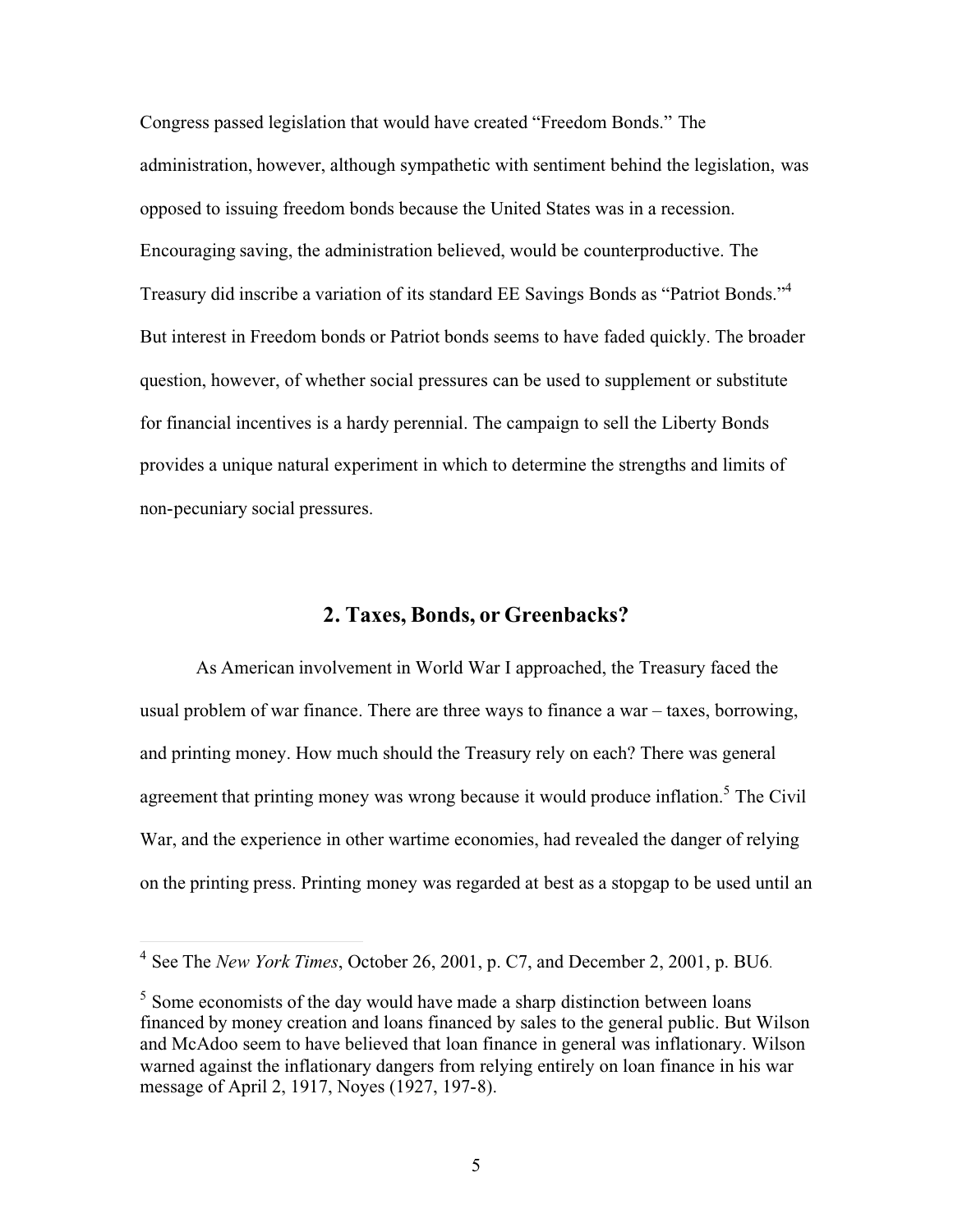appropriate means of finance could be put in place. But the choice between borrowing and taxes was far from obvious.

It would take us too far afield to go over all the arguments made within the Administration, within Congress, and in the press that may have influenced the choices finally made. However, we can get a good sense of how contemporaries viewed the issues if we look at the debate that raged among the economists of the day over the best method to finance the war.

The first point to note is that the economists of 1917, although they tried to think through the issues from first principles, were acutely aware that they were the heirs to a tradition, what might be called the classical or English tradition, which favored taxes over borrowing. As originally set out by David Hume and Adam Smith the case for taxes was political rather than economic. Hume put it this way. (Hume, 1970 [1752], 91-2).<sup>6</sup>

> According to modern policy war is attended with every destructive circumstance; loss of men, encrease of taxes, decay of commerce, dissipation of money, devastation by sea and land. According to ancient maxims, the opening of the public treasure, as it produced an uncommon affluence of gold and silver, served as a temporary encouragement to industry, and atoned, in some degree, for the inevitable calamities of war.

> It is very tempting to a minister to employ such an expedient, as enables him to make a great figure during his administration, without overburthening the people with taxes, or exciting any immediate clamours against himself. The practice, therefore, of contracting debt will almost infallibly be abused, in every government. It would scarcely be more imprudent to give a prodigal son a credit in every banker's shop in London, than to impower a statesman to draw bills, in this manner, upon posterity.

In the *Wealth of Nations* Adam Smith (1979 [1776], 919-20) reiterated Hume's

argument and put the argument, as usual, in a particularly telling way, thus establishing

the classical economist's presumption in favor of taxation.

 $6$  Although Hume's essay first appeared in 1752, the second paragraph was not included until an edition published in 1770.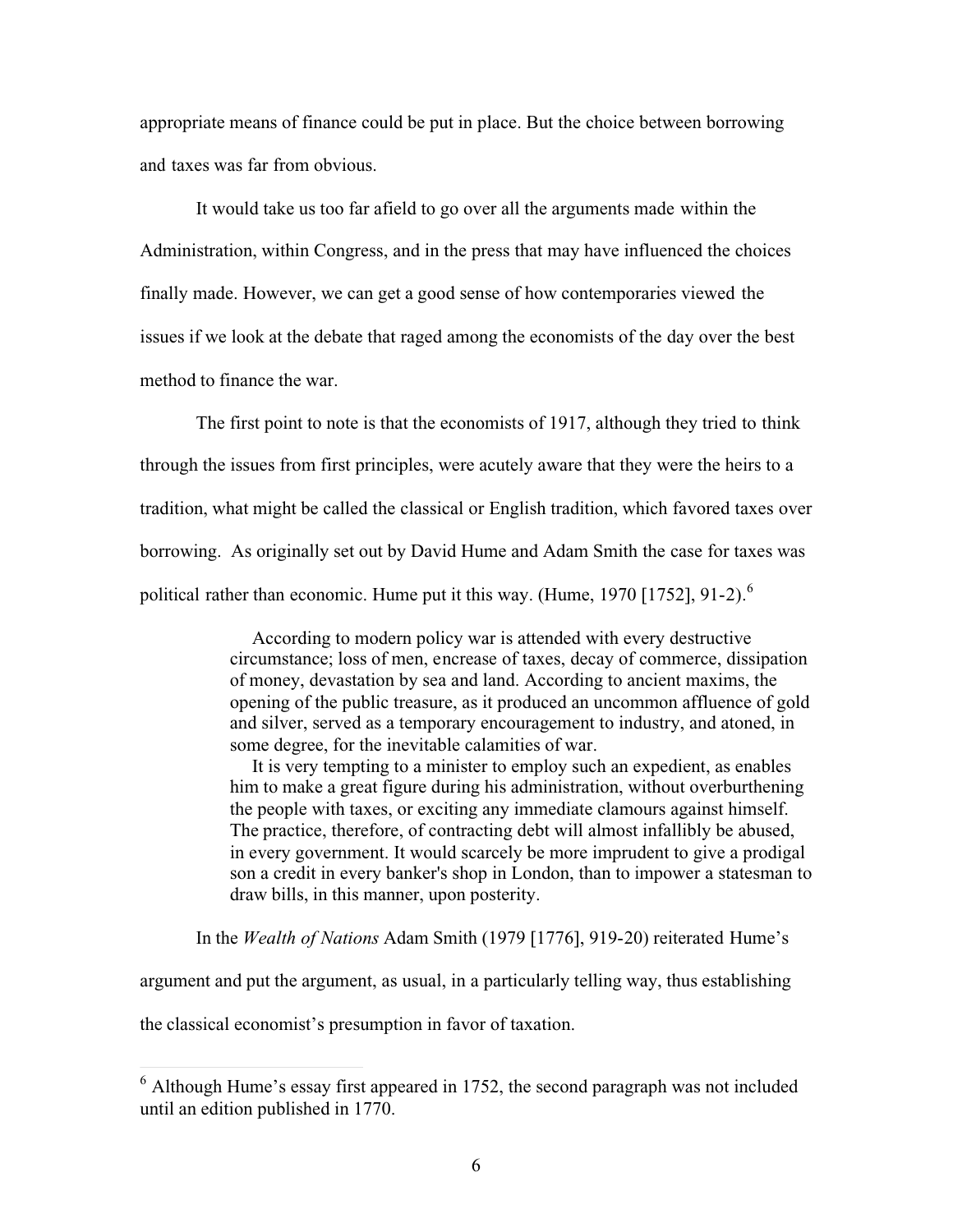The ordinary expense of the greater part of modern governments in time of peace being equal or nearly equal to their ordinary revenue, when war comes they are both unwilling and unable to increase their revenue in proportion to the increase of their expense. They are unwilling for fear of offending the people, who, by so great and so sudden an increase of taxes, would soon be disgusted with the war; and they are unable from not well knowing what taxes would be sufficient to produce the revenue wanted. The facility of borrowing delivers them from the embarrassment which this fear and inability would otherwise occasion. By means of borrowing they are enabled, with a very moderate increase of taxes, to raise, from year to year, money sufficient for carrying on the war, and by the practice of perpetually funding they are enabled, with the smallest possible increase of taxes, to raise annually the largest possible sum of money.

In this justly famous passage Smith goes on to explain how borrowing encourages war by

hiding the true costs of war.

In great empires the people who live in the capital, and in the provinces remote from the scene of action, feel, many of them, scarce any inconveniency from the war; but enjoy, at their ease, the amusement of reading in the newspapers the exploits of their own fleets and armies. To them this amusement compensates the small difference between the taxes which they pay on account of the war, and those which they had been accustomed to pay in time of peace. They are commonly dissatisfied with the return of peace, which puts an end to their amusement, and to a thousand visionary hopes of conquest and national glory from a longer continuance of the war.

David Ricardo expanded the case against borrowing, focusing on the more

narrowly economic costs. Ricardo began by pointing out that the real cost of a war was the shift of resources from productive uses to war making, and that this cost would be the same whether the money was acquired through borrowing or taxation. He went on to point out some of the economic consequences of hiding the costs of war by borrowing. First, taxpayers might not realize that their wealth had been reduced because of the increase in future taxation and might therefore not undertake sufficient saving to restore the capital stock.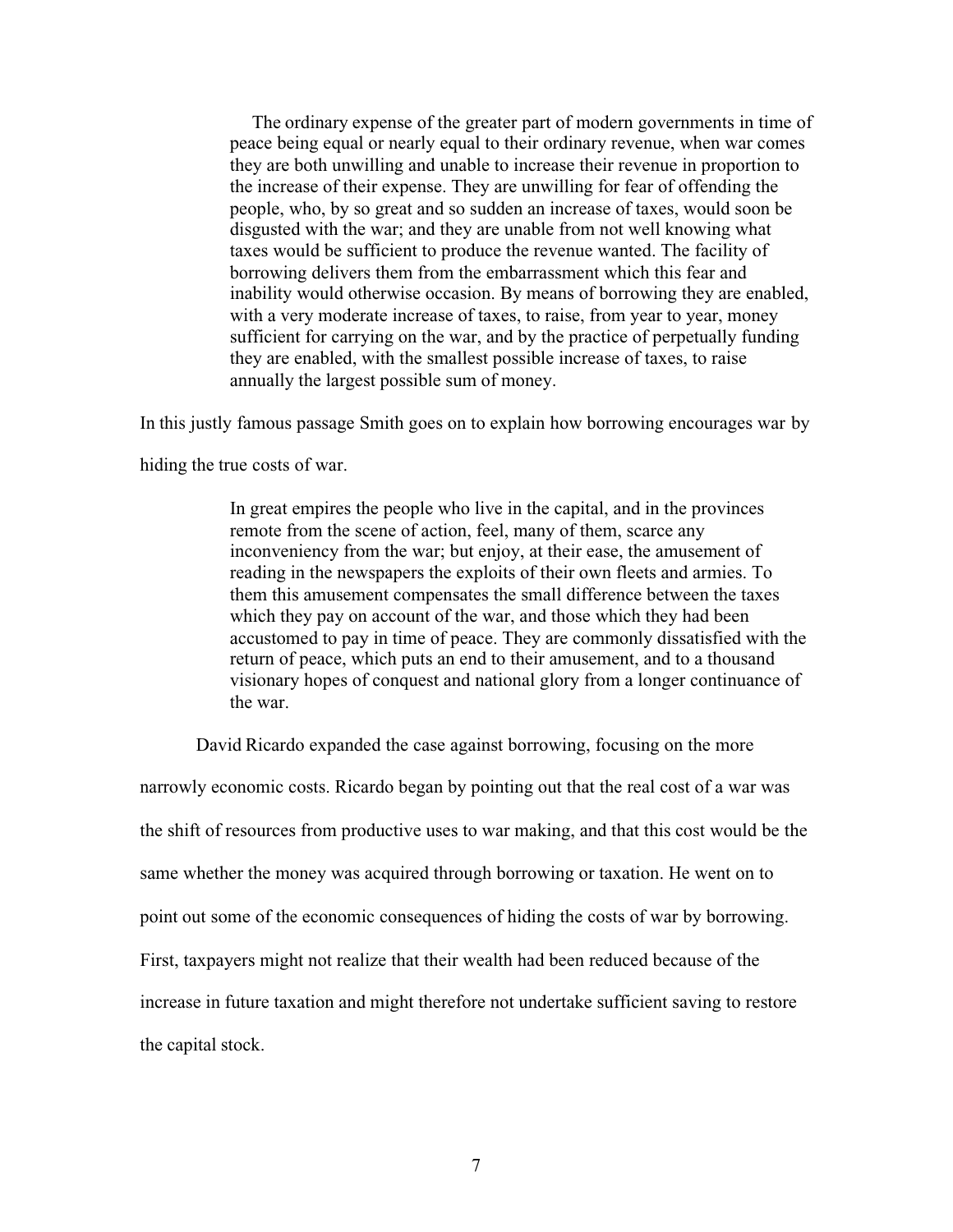If the expenses of a war be 40 millions per annum, and the share which a man would have to contribute to that annual expense were £100, he would endeavour, on being at once called upon for his portion, to save speedily the £100 from his income. By the system of loans, he is called upon to pay only the interest on this £100, or £5 per annum, and considers that he does enough by saving this £5 from his expenditure, and then deludes himself with the belief that he is as rich as before. (Ricardo, 1965 [1821], 163).

In this case Ricardo's taxpayer does not behave in the ultra-rational way required by "Ricardian Equivalence." But after the war, the reality of a long period of high taxes begins to sink in. And the nation that has financed its war with borrowing faces a new cost.

> …it becomes the interest of every contributor [taxpayer] to withdraw his shoulder from the burthen, and to shift this payment from himself to another; and the temptation to remove himself and his capital to another country, where he will be exempted from such burthens, becomes at last irresistible, and overcomes the natural reluctance which every man feels to quit the place of his birth and the scene of his early associations.

John Stuart Mill, as might be expected, took a more moderate approach, but he still emphasized the dangers of borrowing. Indeed, borrowing could be very bad if it absorbed part of the wages fund: then borrowing would be equivalent to a tax on workers. But if the government simply absorbed funds that would have been wasted, or invested abroad, the effect on workers of loan finance would be minimal. The interest rate was the index that would show whether borrowing had been held to a prudent level. Stable interest rates would be a sign that borrowing was merely diverting capital from foreign lending or other uses that did not impinge on labor; a rise in interest rates would be the sign that borrowing had reached an excessive level. (Mill, 1940 [1848], 873-6).

On the eve of American entrance into the war, the American Economic Association turned to Oliver M.W. Sprague to outline the case for a tax-financed war.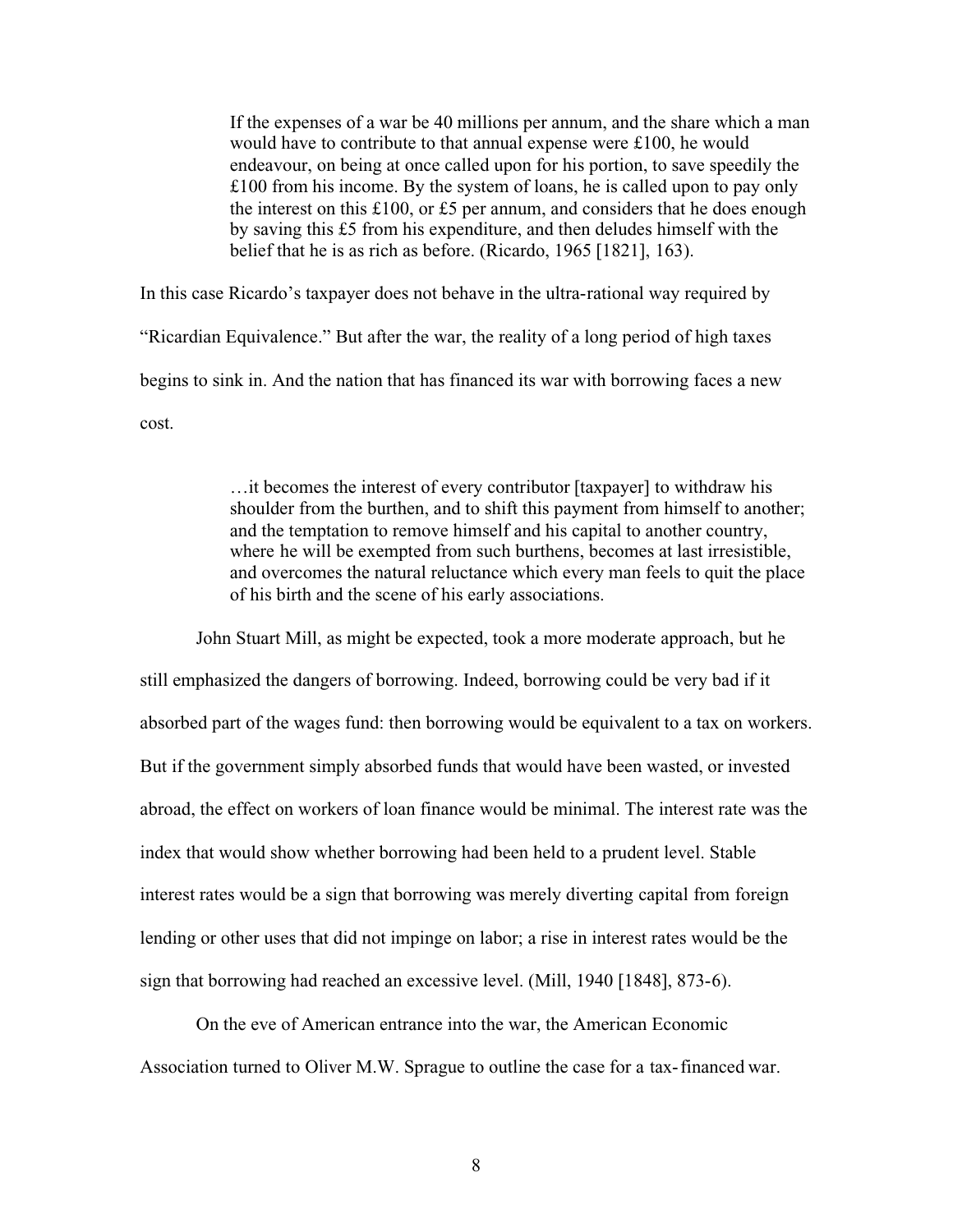Sprague at the time was one of America's leading economists: he was the author of the

classic *History of Crises under the National Banking Act* and a professor at Harvard. In

1937 he would become President of the American Economic Association.

Sprague made a strong case for financing by taxes rather than by borrowing.

Borrowing, according to Sprague, was unjust.

The injustice of treating those who furnish the funds for war more generously than those who risk life itself will not be questioned. Consider for a moment the contrast under the borrowing method of war finance of a soldier in receipt of an income of \$2500 before a war and his neighbor who remains at home in continued receipt of a similar amount. The civilian reduces his expenditures in every possible way and subcribes a total of \$4000 to war loans. He is rewarded with a high rate of interest to which his soldier neighbor must contribute his quota in higher taxes if he is fortunate enough to return from the front. (Sprague 1917, 204)

What about the effect of high taxes on production?

Taxation on this onerous scale [sufficient to finance a great war] would virtually eliminate the ordinary economic motives for effort and sacrifice. What would be the effect on production? There is no experience whatsover on which to base a judgment. I venture to think, however, that no serious difficulties would be encountered when millions of men were fighting in the trenches in a great war in which a people believed that its vital interests were at stake.(Sprague 1917, 208).

In other words, Sprague recognized that high taxes could discourage effort, but thought that this effect could be offset during a war by patriotism. Four economists then commented on Sprague's paper. (Miller, Lutz, Lincoln, Urdahl, and Sprague, 1917). In general, Sprague's discussants were favourable to his proposal. Miller, however, worried that relying entirely on taxes would weaken the "motive to industry." And Urdahl pointed out that the evolution of war finance had, in fact been in the opposite direction: toward greater reliance on borrowing.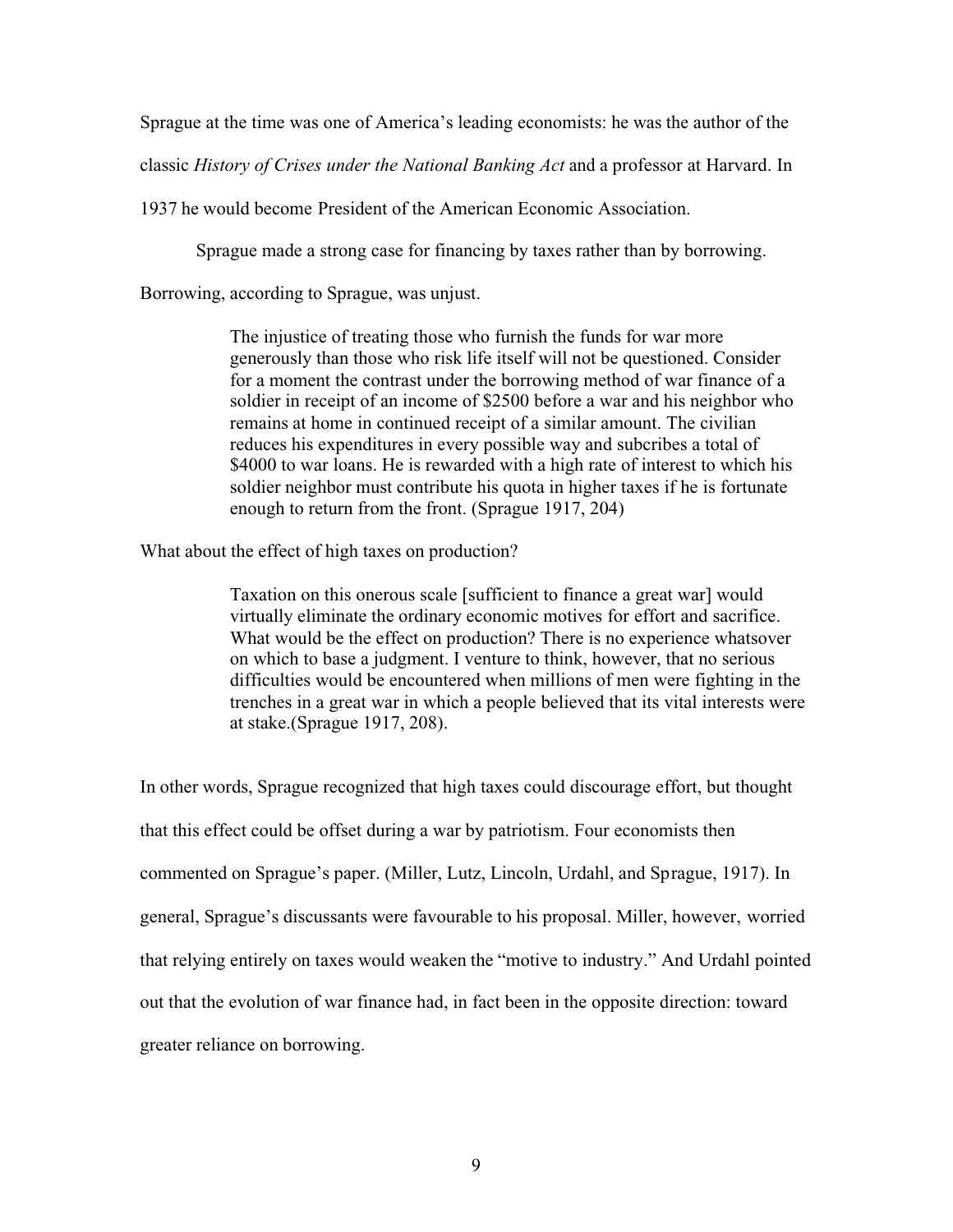The debates among the economists were echoed by the debates among the public. The socialists thought that all of the war could be financed by the appropriation of all incomes over \$10,000 per year. The *Wall Street Journal*, as might be expected, advocated reducing the income tax exemption from \$4000 to \$1000. The *Journal* thought, however, that considerable reliance should be placed on bonds. It was a matter of equity: "It is not right that the present generation should bear the whole burden of a conflict fought for the freedom of our children's children."7

Given that a trade-off existed between the equity achieved through reliance on taxation and the efficiency achieved by relying on borrowing, the practical matter became to name the optimal percentage to be financed by each. McAdoo, according to his *Memoirs*, initially thought that a 50-50 split was about right. J.P. Morgan, America's leading investment banker, when questioned by McAdoo advised financing 20 percent through taxes. Later McAdoo thought that financing 33 percent through taxes would do.

Davis Rich Dewey (1931, 506-7) summed up the outcome of the debate this way.

Some indeed advocated a policy of "pay as you go" and even proposed a conscription of wealth, if necessary to meet the war costs. Others favored a more equal division between taxes and loans. These views, however, did not prevail. There was fear of "frightening capital" and arousing popular discontent which would retard the progress of military and naval plans. Although no exact ratio was formally adopted. There slowly developed an accepted conviction that taxation should provide at least one-third of the costs of the war.

As it turned out, about 25 percent of the war was financed thorough taxation.

Given that a large share of the expenditures were to be financed through debt, the next question was at what rate of interest? The first reaction of an economist might be to

<sup>7</sup> This paragraph including the quotation from the *Journa*l is based on Kennedy (2004, 16-17).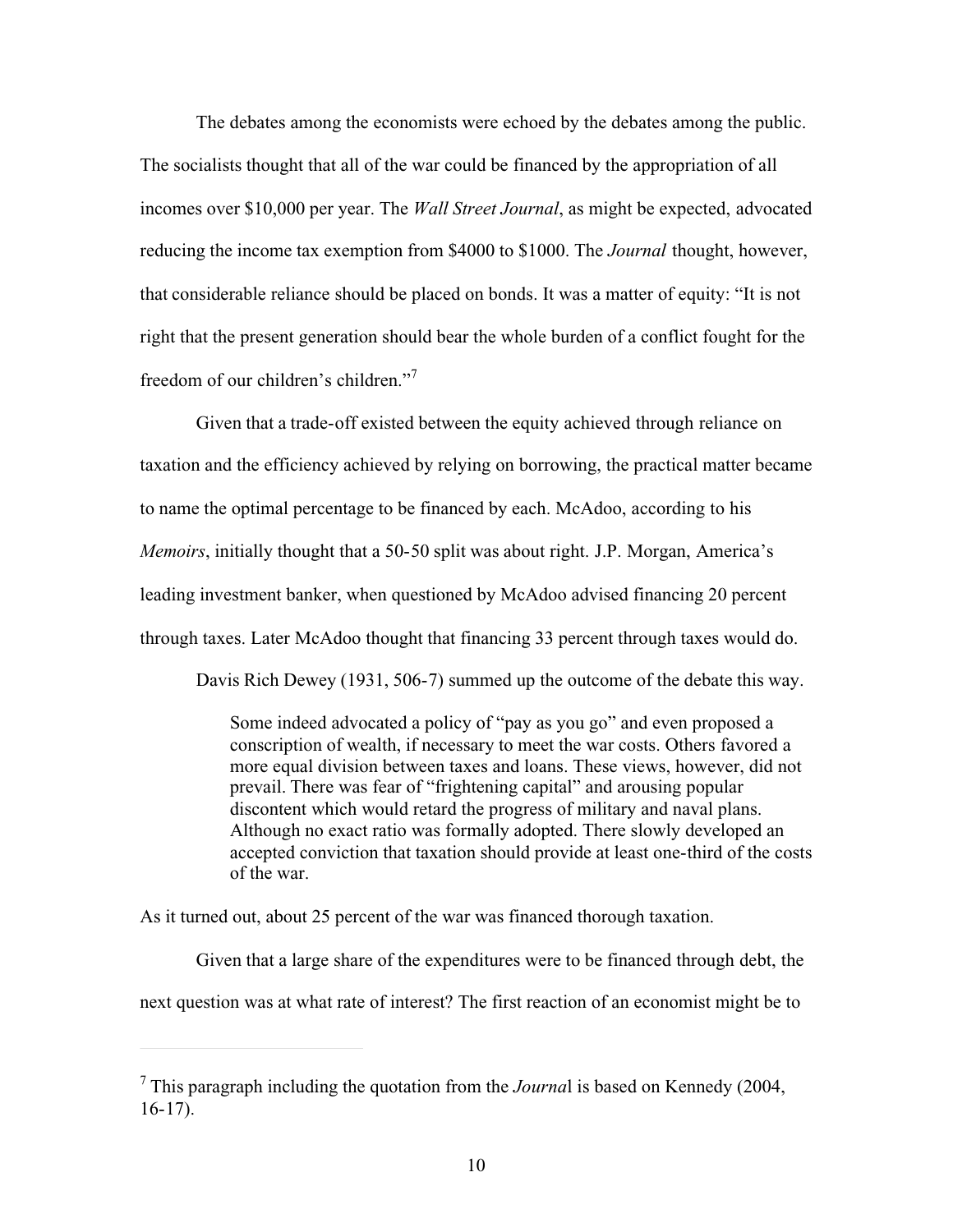let the market decide the rate. To some extent, as we will see below, this was the policy that was followed. Nevertheless, there seems to have been a determined effort to keep rates down and to disguise increases. I have found no clear statement by the participants of their concerns. However, the objections to allowing rates to rise described by Arthur Cecil Pigou (1941 [1921], 92-4), perhaps the leading economist of the day, may explain the considerations in the back of the minds of policymakers. Pigou noted what he considered to be three decisive objections to allowing rates to increase in wartime. (1) Higher rates, in particular rates that rise above rates in enemy countries, might be seen as a sign of weakness. (2) Higher rates might not stimulate much additional savings, and in any case store up problems for future finance ministers. (3) Higher rates, like loans themselves, may be viewed as inequitable, as allowing the rich to "make a good thing out of war."

#### **3. Issuing the Liberty Bonds**

It is difficult to compare the Liberty bonds with other private and public issues: the volume was huge, and the Liberty bonds had numerous special features designed to enhance their appeal. Some issues were exempt from Federal Income Taxes, some could be used at par to pay Federal Inheritance taxes, although income from them was not exempt, and perhaps most important, they enjoyed a privileged position as collateral for loans from the Federal Reserve. The key properties of the Liberty Loans are shown in Table 1.

Despite their complex structure, much can be learned from Figure 2, which shows the successive coupons on the Liberty bonds, the rates on AAA industrial bonds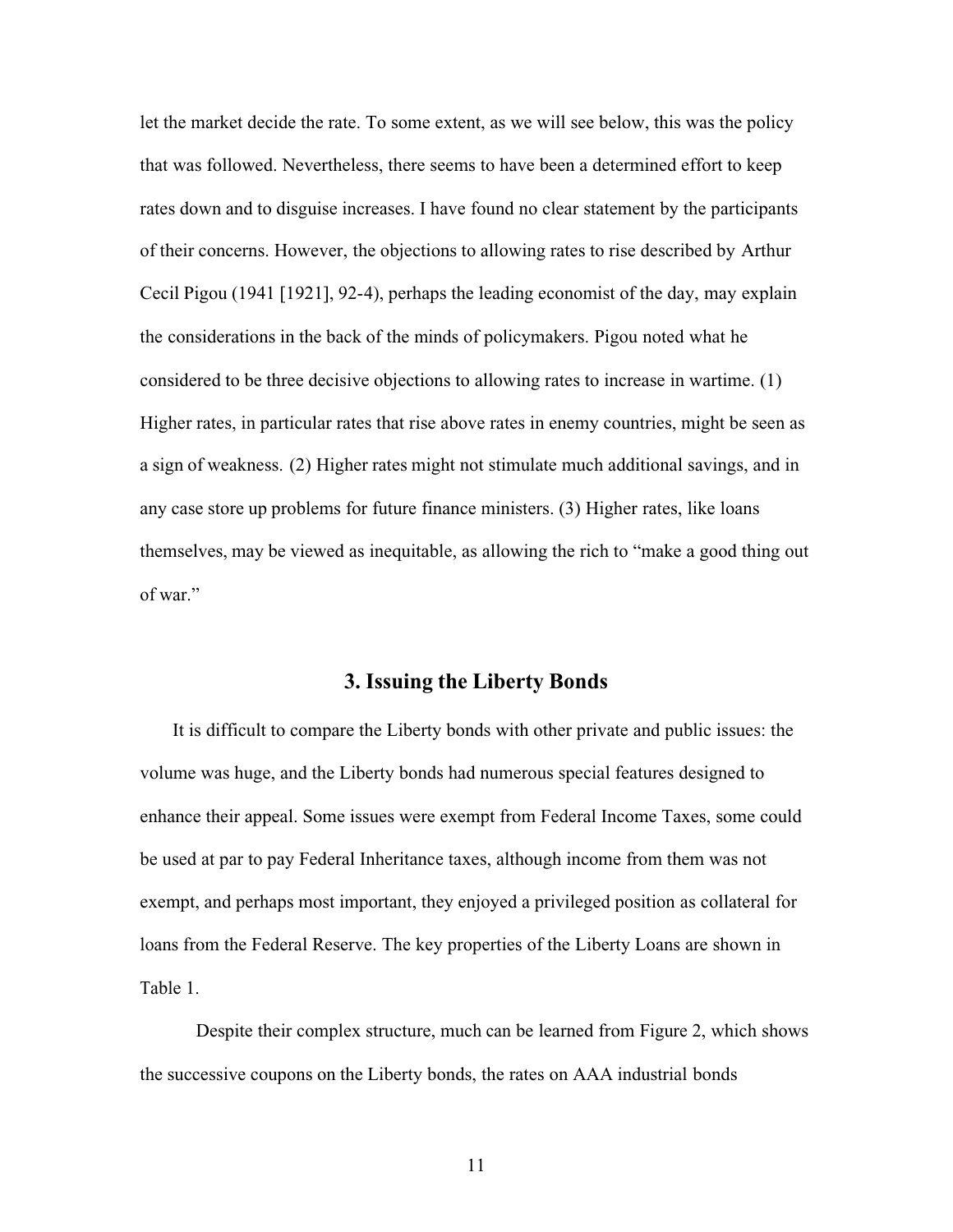(Moody's highest rating), and the rates on municipal bonds.<sup>8</sup> The coupons were chosen by McAdoo in conjunction with his advisors. They represented the yield that McAdoo thought was consistent with the sale of the bonds at par. It is evident at once that McAdoo priced the Liberty bonds to sell as financial investments. The coupon on the Liberty bonds came within a few basis points of the yield on municipal bonds when the bonds were initially offered. One can see a slight narrowing of the spread between the yield on municipals reflecting the change in the tax status of successive issues. But it is clear, even from the start, that McAdoo did not expect people would buy bonds (at par) that yielded far less than comparable assets. His faith in his ability to capitalize patriotism was hedged by a realization that the market would be interested first in financial returns.

## **4. A Natural Experiment**

The price of the Liberty Bonds will reveal a good deal more about the effectiveness of the bond buying campaigns. At the margin the net advantages of holding government bonds must equal, in equilibrium, the net advantages of holding other securities. Thus we can write the following equation.

(1)  $I_{1+}U(P) + U(S) = I_c$ 

where  $I_1$  is the yield of the Liberty bonds.  $U(P)$  is the marginal value to a bond holder of the satisfaction from contributing to the war effort buy purchasing a bond, of being

<sup>&</sup>lt;sup>8</sup> Municipal bonds were presumed to be exempt from Federal taxes including the income tax under an 1895 Supreme Court ruling. However, the recent passage of the constitutional amendment authorizing the income tax meant that the question of tax exemption might be revisited. (Bogart, et al, 1919, pp. 86-87).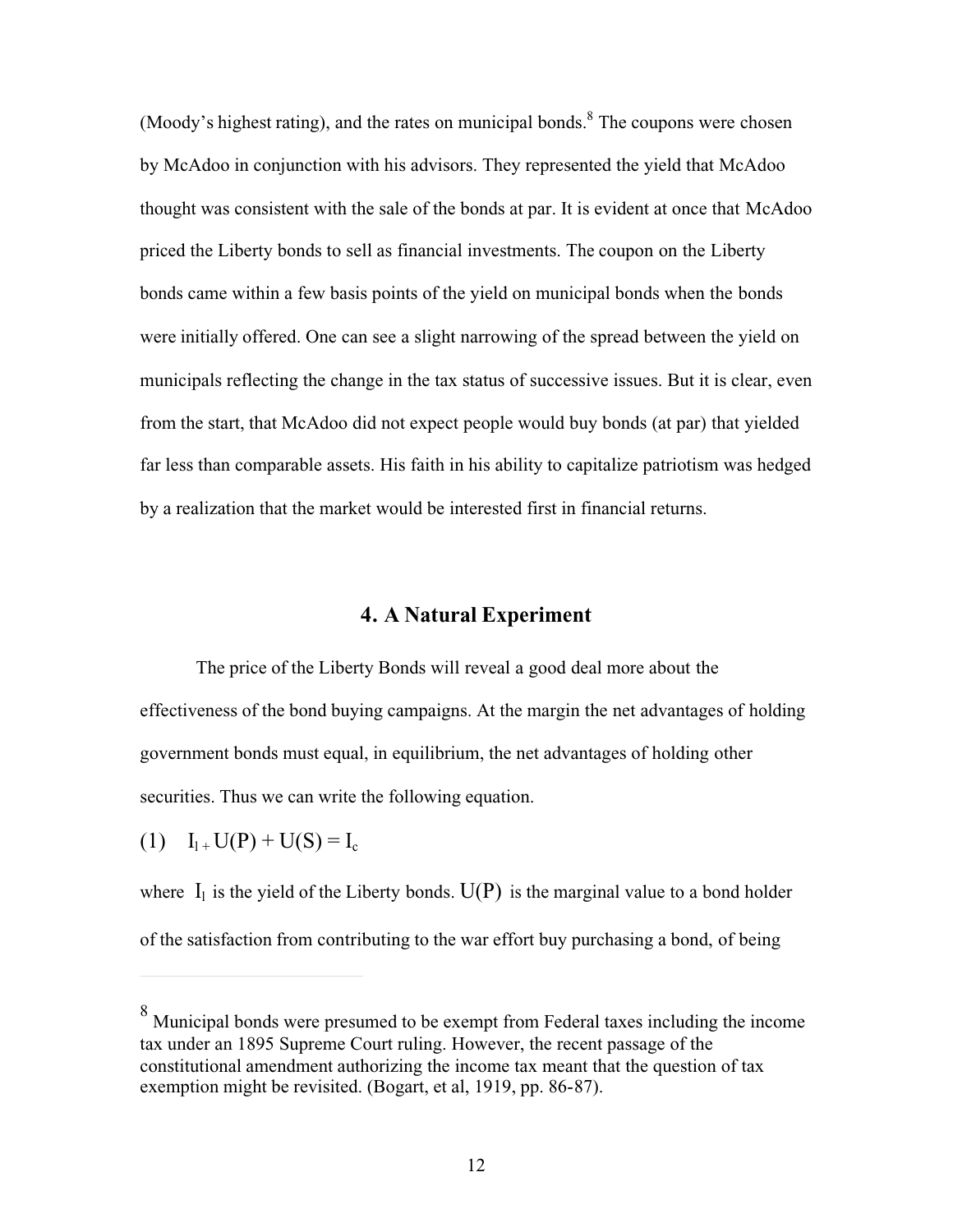patriotic.  $U(S)$  is the marginal value to the bond holder of other advantages of holding government bonds: their greater security, liquidity, tax advantages, and eligibility when held by banks as security for loans from the Federal Reserve. And  $I_c$  is the yield on a private sector alternative, for example AAA rated corporate bonds. Thus, the spread between corporates and governments will tell us something about the sacrifice that the marginal investor was willing to make in the name of patriotism.

The government, of course, can exploit the patriotic motive for buying liberty bonds by issuing more of them and driving  $U(P)$  toward zero. So a finding that  $I_1$ .  $I_c$  is small may mean simply that the government has fully exploited the potential of patriotism. For this reason the opening of the war does not provide a good natural experiment with which to test the role played by patriotism.

This is illustrated in Figure 1. In the absence of a patriotic demand, the Treasury could sell the "initial amount" of bonds (each bearing a coupon of, say, 3.5%) at price A. A surge of patriotism, other things equal, would increase demand and lift the price of that amount of bonds to B. But if the Treasury fully exploits this surge in demand by increasing supply accordingly, the price will remain at A. This is the policy it would follow if it was attempting to prevent increases in interest rates for the reasons laid out by Pigou (or earlier by Mill).

The end of the war, however, provides something closer to a natural experiment. Now patriotism subsides and the demand curve shifts back to the initial level. The amount of bonds outstanding, however, is not reduced and their price falls to C. When it came time after the Armistice to issue the Victory Bonds, according to Gilbert (1970,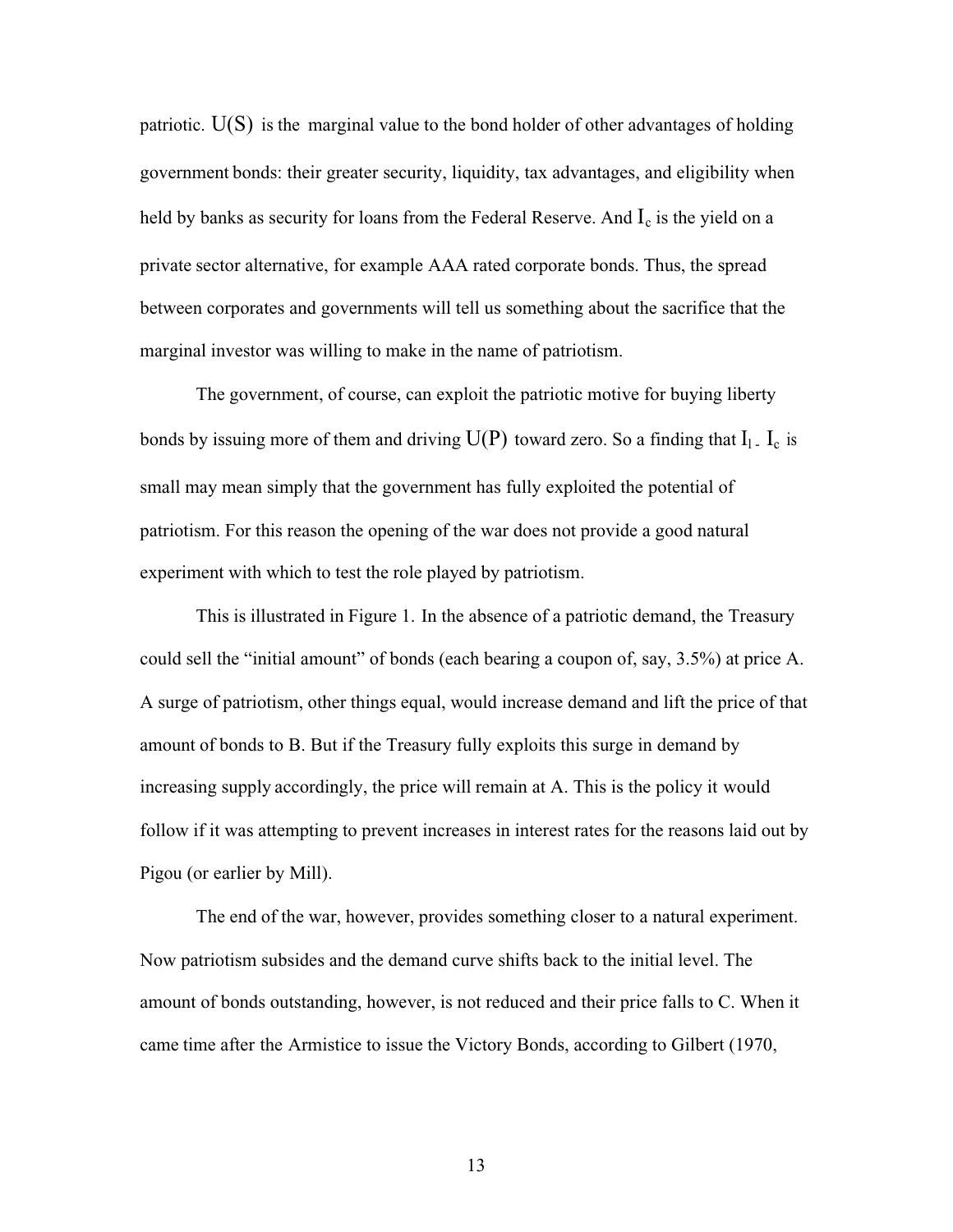136), "the Treasury was told that there could be no further appeals to patriotism and that the problem must be approached in a 'distinctly cold-blooded fashion.'"

History, of course, is not as neat as these supply and demand curves suggest. There will be additional issues once the war ends, the patriotic motive for holding bonds will not disappear completely, and other events, such as changes in tax rates, will be affecting returns in the bond market. Nevertheless, the response of the bond market to the end of World War I will, I believe, yield some important information about the role of patriotism.

The main reason that the end of the war works so well as a natural experiment is that it marks an abrupt change. Until a few months prior to the Armistice the German army was fighting hard in France, and the issue was still in doubt. In the Civil War or World War II, by way of contrast, enemy forces were in retreat for a long time and therefore transition from uncertainty to certainty about victory occurred slowly.<sup>9</sup>

It is true that there was a political change about the same time: Republicans made strong gains in the fall elections. The main effect of these gains from the point of view of investors, it seems to me, would be to increase the likelihood that high wartime taxes would be cut by reducing the progressivity of the income tax. This is what was done under Treasury Secretary Mellon in the early 1920s.<sup>10</sup> Therefore, this change would also work toward increasing the yields on the Liberty bonds and reducing the spread between yields on non-tax-exempt securities and on the Liberty bonds. A finding that the yield

<sup>&</sup>lt;sup>9</sup> Martin Gilbert (1994, 454 – 96) in two chapters, the "turn of the tide" and "the collapse of the central powers," provides a balanced and detailed account of August through November 1918.

<sup>&</sup>lt;sup>10</sup> Gene Smiley and Richard H. Keenh (1995) describe the fight over tax rates in the 1920s.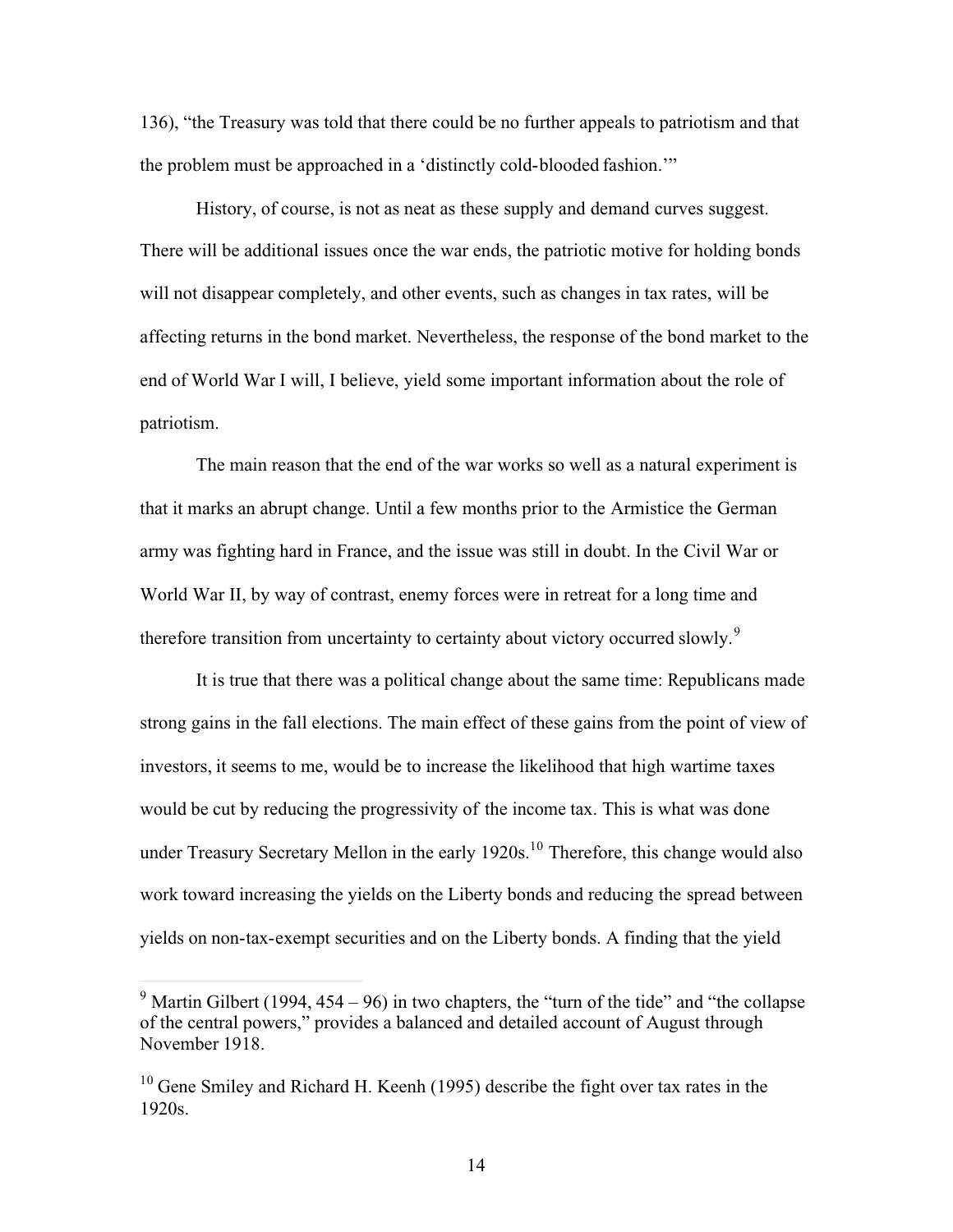rose or that the spread narrowed would be open to multiple interpretations. But a finding that spread failed to narrow would point even more strongly toward a small role for wartime patriotism, because the effects of the political changes taking place were working in the same direction as the decline in patriotism.

Figure 3 plots the yield on the four Liberty bonds before and after the Armistice, along with the Municipal bond rate. The lowest line plots the yield to maturity on the First Liberty Bonds. The First Liberty bonds fell below par, although only a bit, shortly after they were issued (the period in the chart where the yield rises above 3.50). The fall may have been due in part to the inherent limits of social pressure. When the bonds were offered people could display their patriotism by announcing their purchase and by pointedly asking others how many Liberty bonds they have bought. After the initial offering, it is hard to prevent people from selling bonds and readjusting their portfolio. Few people were likely to go around asking their neighbors how many bonds they had sold. Note our third poster which calls on workers to "Buy Liberty Bonds and *Keep* Them" (my italics). Mainly, however, the fall in the price of Liberty bonds was probably due to the general rise in rates that can be seen in the municipal bond rates.

The major difference that tax exemption could make is shown by the large spreads between the yields of the First Liberty loans and subsequent loans. The First Liberty loans were fully tax exempt. The tax exemption was curtailed on later loans (as shown in Table 1) partly because of criticisms that the tax exemption for the First Liberty Loans was giving the wealthy a way of avoiding taxes.

The real test of patriotism, however, as I noted above, is what happens after the war was won. If people were holding government bonds mainly for patriotic reasons, we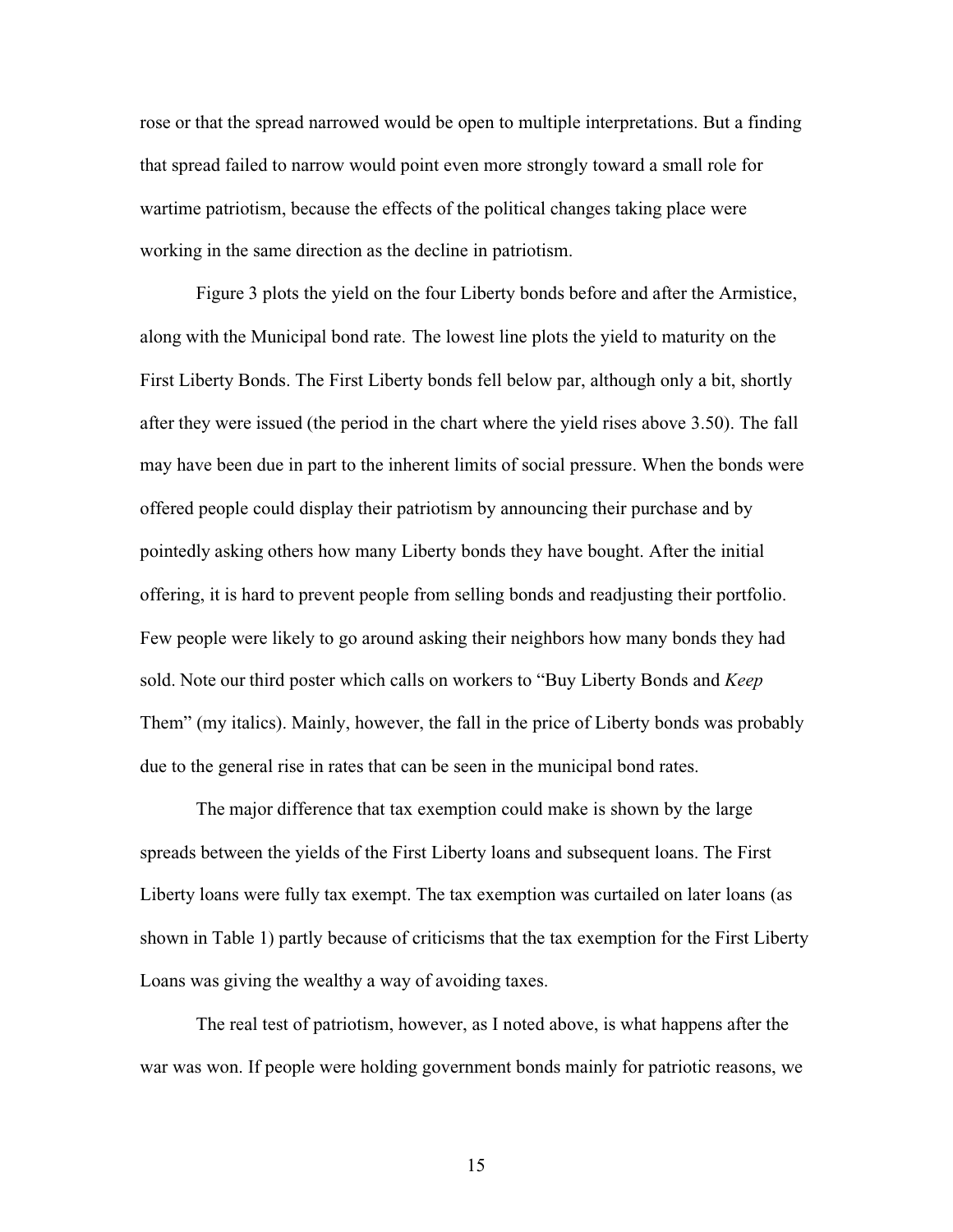would expect them to begin selling them and adjusting their portfolios after the Armistice. If this process was well understood by the market, then prices would adjust immediately. However, the Armistice does not appear to have had a major impact on the price of the Liberty bonds. Instead yields on the Liberty bonds seemed to have been fairly stable for the following year. As noted above, the turn toward the right in the 1918 elections might have created expectations of a reduction in the high wartime progressivity of the income tax. On these grounds one would expect a narrowing of the spread between the yields on the First Liberty bonds, which were fully tax exempt, and the yields on subsequent issues which were only partly exempt. But this does not seem to have happened, suggesting that the likelihood of sharp cuts still appeared low. Figure 3, in other words reveals a calm market; a market that took the end of the war in stride.

Figure 4 takes a longer view. It plots the returns for the First Liberty loan, for a group of municipal bonds, and for the fourth Liberty loan. The rates on all three securities remained stable until the first postwar recession. The yield, moreover, on the First Liberty Bonds seems to have varied little after this sharp recession, returning to about the level of its initial issue.

Although Figures 3 and 4 seem to show little change in the relative standing of different securities before and after the war, small changes in the spreads between the series are hard to read. For this reason it is useful to look at Figure 5 which plots the spread between the yields on AAA corporates and on the First Liberty loan, and by way of contrast the spread between the yield on BAA corporates and AAA corporates. The spread between the corporates and the Liberty Bond should reflect the patriotism premium and the safety premium – in other words  $U(P) + U(S)$  in equation (1). The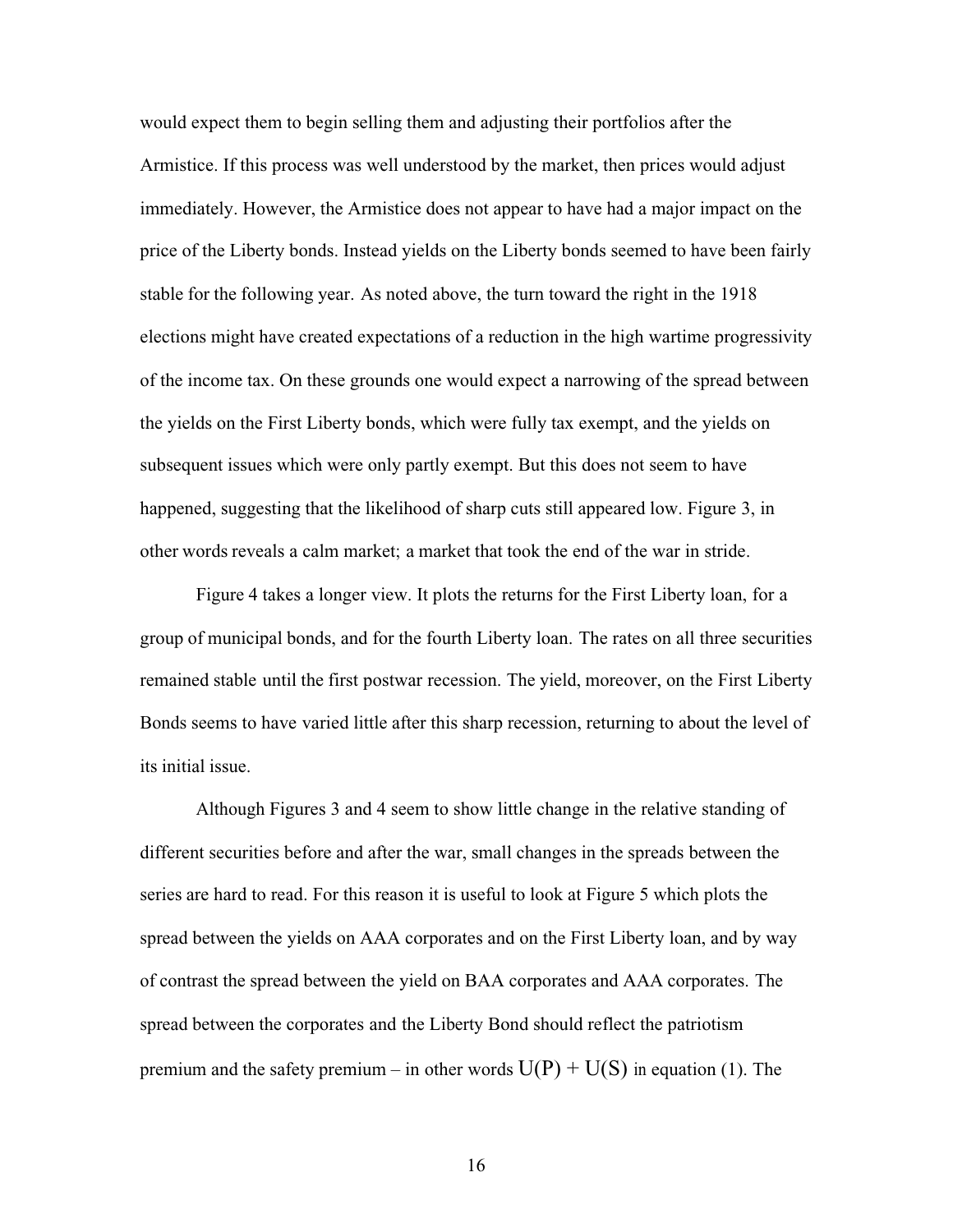spread between the BAA and AAA rates reflects a similar difference in risk, call it  $U(S_a)$ , but no difference in patriotism.

When the war ended in November 1918, and the patriotic motive for holding Liberty bonds, if it was present, must have declined substantially, and we would expect the AAA-First-Liberty-Loan spread to narrow. Some bond holders may have continued to heed the Uncle Sam's plea to keep their bonds; but surely others would have assumed that with the war safely won, they could begin to diversify their portfolio. And consistent with this prediction we see a small and brief decline in the spread.

The spread then rose a bit, the opposite of what we would expect from a decline in the patriotism premium. The increase is clearly associated with the recession of 1920- 1921. This recession, although brief, was relatively severe, and the rise in the spread probably reflects a rise in default risks produced by the recession. The onset of the recession, which the National Bureau dates as January 1920 was accompanied by substantial and controversial increases in the discount rate at the Federal Reserve in December 1919 and January 1920. The increase in January, from 4.75 percent to 6 percent was unprecedented (Friedman and Schwartz 1963, 230-1). There is also a small increase in the AAA-Liberty spread in late 1923, probably associated with the second postwar recession which the National Bureau dates from May 1923 to July 1924. Thus it would appear that whatever narrowing of the AAA-Liberty spread occurred over the long-run was probably due more to a narrowing risk premium – the cause, presumably, of the similar long-run decline in the BAA-AAA spread – rather than of any erosion in a large patriotism premium.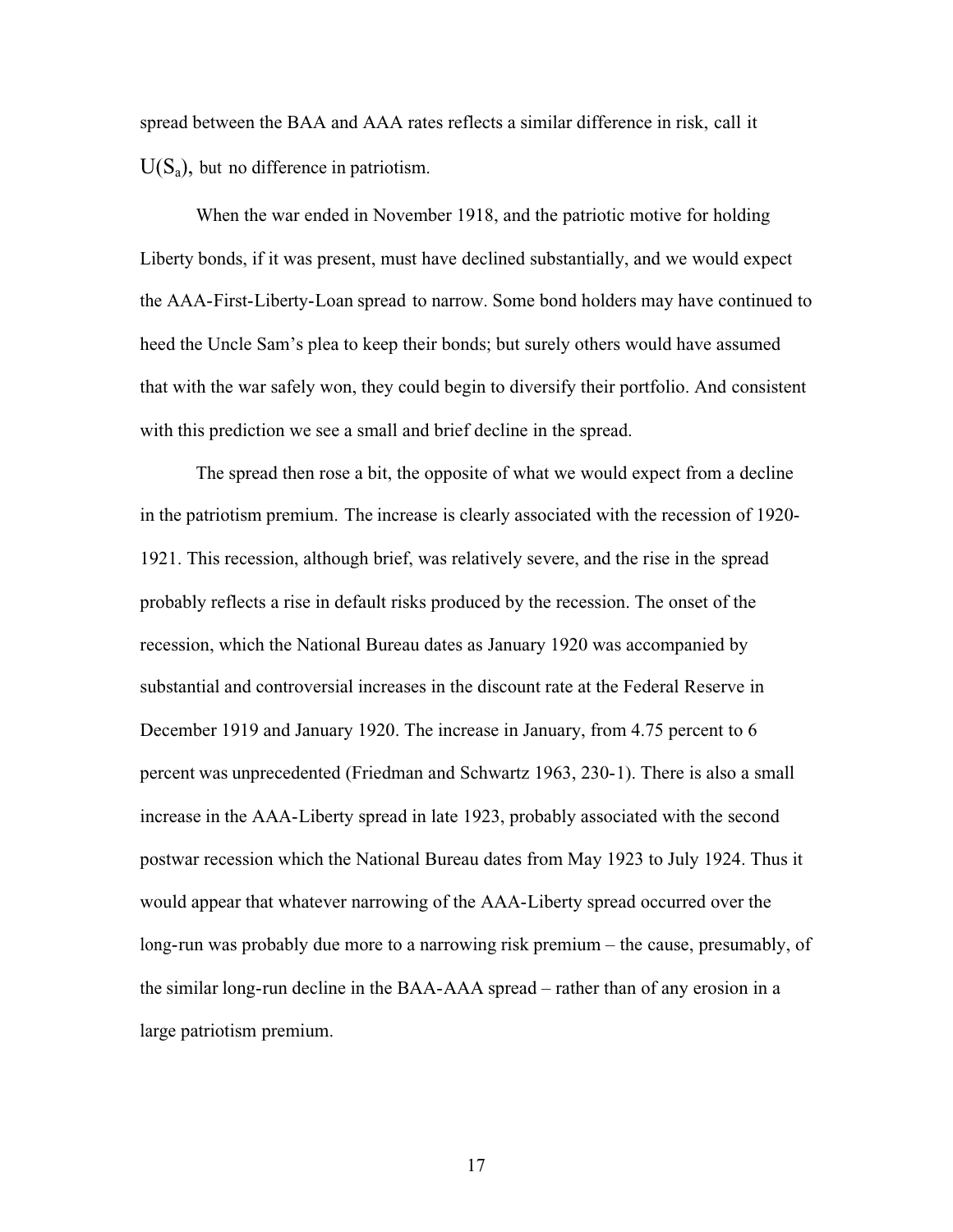Our conclusions about the effectiveness of the Liberty bond campaigns based on a reading of the charts can be tested more formally. Table 3 shows regressions of the yield of the First Liberty Loan on the yield of a representative group of AAA corporate bonds, the yield of a representative group of municipal bonds, and a dummy variable designed to measure the effect of the end of the war. The AAA rate was included to measure general market conditions. The municipal rate was included to measure the effect of the postwar reductions in tax rates. To measure the impact of the end of the war I tried a variable (Rapid Adjustment) that takes the value zero before November 1918 and the value one from November 1918 forward and a variable (Gradual Adjustment) that starts at .001 in November 1918 and rises at a constant rate until it reaches 1.00 in December 1925. First differencing appears to be needed because unit-root tests (Dickey Fuller) fail to reject the hypothesis that the underlying series have unit roots. The low Durbin-Watsons in the level equations are also signs of time-series problems.

In general the regressions in levels suggest that the campaigns did have an impact: rates rose after the Armistice more than might have been expected on the basis of the movement of other rates indicating a disappearance of a patriotism premium. However, they also suggest that the premium was small, perhaps 15 to 20 basis points. First differencing the data produces more plausible coefficients on the fundamentals. In particular the AAA rate is positive and significant in both equations. The dummy variables, however, fail to show a postwar effect. I had expected that the Gradual Adjustment variable would pickup something after first differencing the fundamentals, but the coefficient, although positive, is small and not significantly different from zero.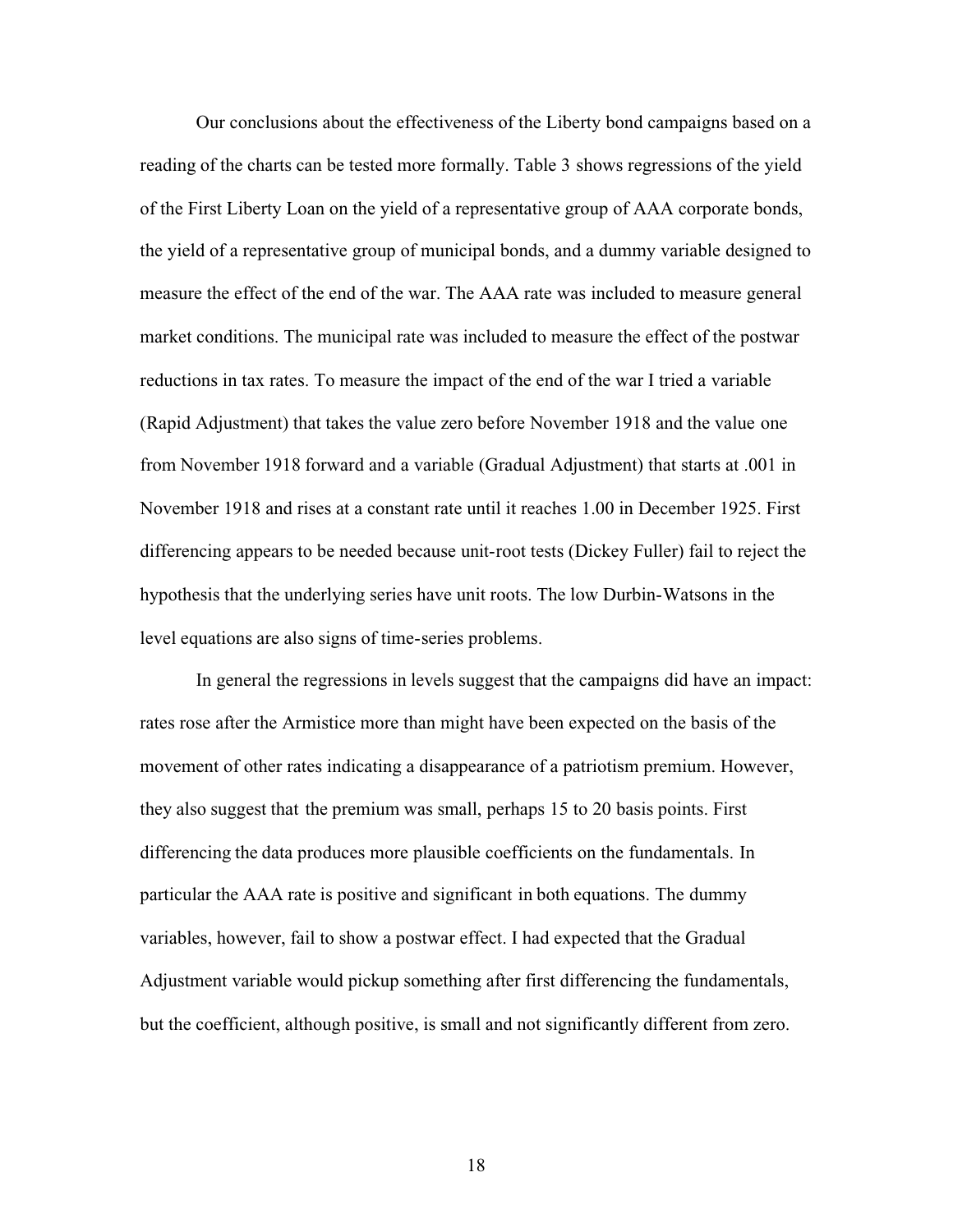#### **5. Sales to Low Income Savers**

The denominations of the bonds suggest that a large percentage was sold to wealthy individuals or institutional investors. Such investors, of course, may well have been motivated by patriotism. But this finding does suggest that McAdoo's attempt to market the Liberty Bonds to working class or middle class investors enjoyed modest success. Table 2 shows a snapshot of the denominational structure of the bonds outstanding on June 30, 1920. The modal bond was the \$1000 bond, which was close to a \$50,000 bond in today's money: possible for a middle class family, but one would think not in large amounts. The smaller denominations, \$50 and \$100, seem more plausible for middle class investors, and constituted about 20 percent of the outstanding debt. This does not mean, however, that all of these bonds were held by middle class investors. A number of large corporations bought these denominations so that they could make dividend payments with them Gilbert (1970, 128).

Perhaps a more successful attempt to sell war bonds in small denominations to the young and poor was modelled on a British program. "War Savings Certificates," were first issued in January 1918. They sold for \$4.12 (about \$60 in today's money using the CPI) and were worth \$5.00 at maturity in January 1923. The price increased one cent per month until sales were stopped in December 1918. The interest works out to about 4.5 percent. For those who did not have \$4.12 on hand, savings stamps costing \$.25 each could be purchased. Each stamp was pasted on a special board, and when the buyer had enough they could be exchanged for a war savings certificate. The "War Savings Certificate" under various names became a permanent feature of the financial landscape.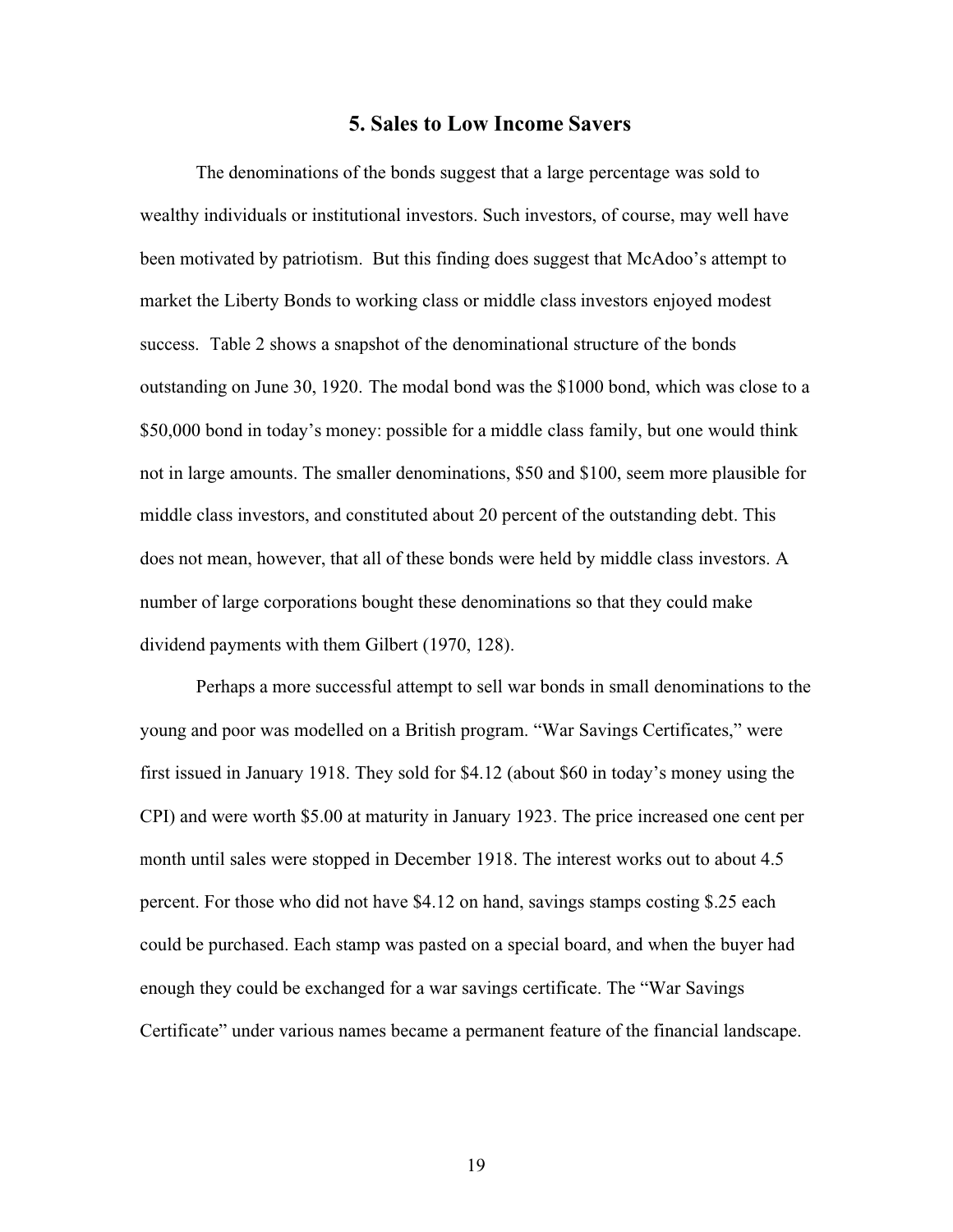It was continued after the war, used in World War II, and continued in various guises since then.

The purpose of the war savings certificates in World War I, as in its later reincarnations, was to provide a vehicle for people of limited means, especially young people, to express their patriotism and at the same time to teach them the value of thrift. In American high schools young women were encouraged to knit for the war effort, and young men to buy savings stamps. The program contributed a modest amount to the actual financing of the war. At the end of August 1919, the total amount of debt issued to finance the war amounted to \$26.4 billion. Of this amount \$0.93 billion consisted of war savings certificates, about 3.5 percent of the total (Schultz and Caine 1937, p. 540). It could be argued, however, that the War Savings Certificates represented additional real savings, as opposed to other issues that were partly monetized, and these were real savings that might not otherwise have been available.

We can derive a fairly clear idea of how the portion of bonds purchased by individuals was distributed from a government survey of nearly 13,000 households. This survey was undertaken because of the concern about how families were being affected by wartime inflation. This survey was coded by Martha Olney (1995) and provides a remarkably detailed account of how a representative sample of urban families spent their money during the war years.

Figure 6 shows the cumulative percentage of the total bond issues purchased by the families in the sample when they are arranged by family income. For example, the point plotted above 20%, 7.37% shows that the lowest 20% of the families in the sample by income purchased 7.37% of the total amount of bonds purchased by all families in the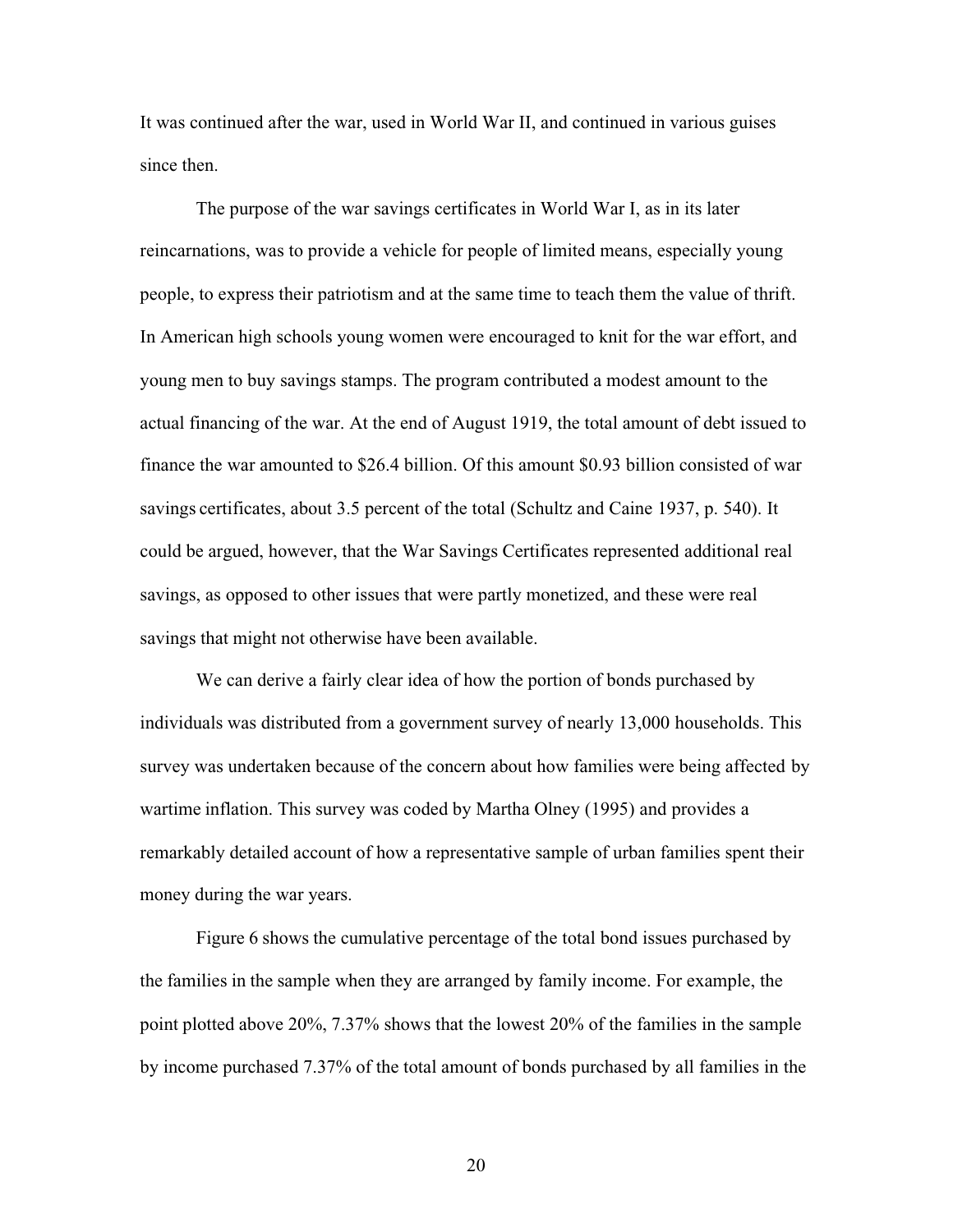sample. The curve shows the strong relationship between income and bond purchases, although it also shows that even the lowest income classes were drawn into the program, as McAdoo hoped, and did purchase some bonds. $^{11}$ 

Of course, to show that relatively poor savers did buy war savings stamps and Liberty bonds, does not prove that patriotism was the overriding motive. Wages were up and the Liberty Bonds offered a good return compared with savings deposits in banks. The Liberty bonds, moreover, could be purchased on an instalment plan. The lowest denomination of the Fourth Liberty Bond (\$50), for example, could be purchased by making a down payment of \$4.00 and then paying \$2.00 per week for 23 weeks.

#### **6. How Were Nominal Rates Kept so Low During the War?**

If patriotism played a small role in increasing the demand for bonds, then how were nominal rates kept so stable during the war? Several factors appear to have played a role.

(1) As we have already noted, the bonds were made tax-exempt or partially tax exempt from Federal taxes, which gave investors in high tax brackets a strong financial incentive to buy them.

(2) The issue of new private bonds was curtailed. There was an official government agency, The Capital Issues Committee, which was given the authority to prohibit issues that it considered inappropriate. But chances are that a considerable amount of private investment would have been deferred until after the war in any case because of the uncertainties created by the war.

 $11$  The curve includes war stamps with Liberty bonds. Excluding them would not change the visual impact of the figure.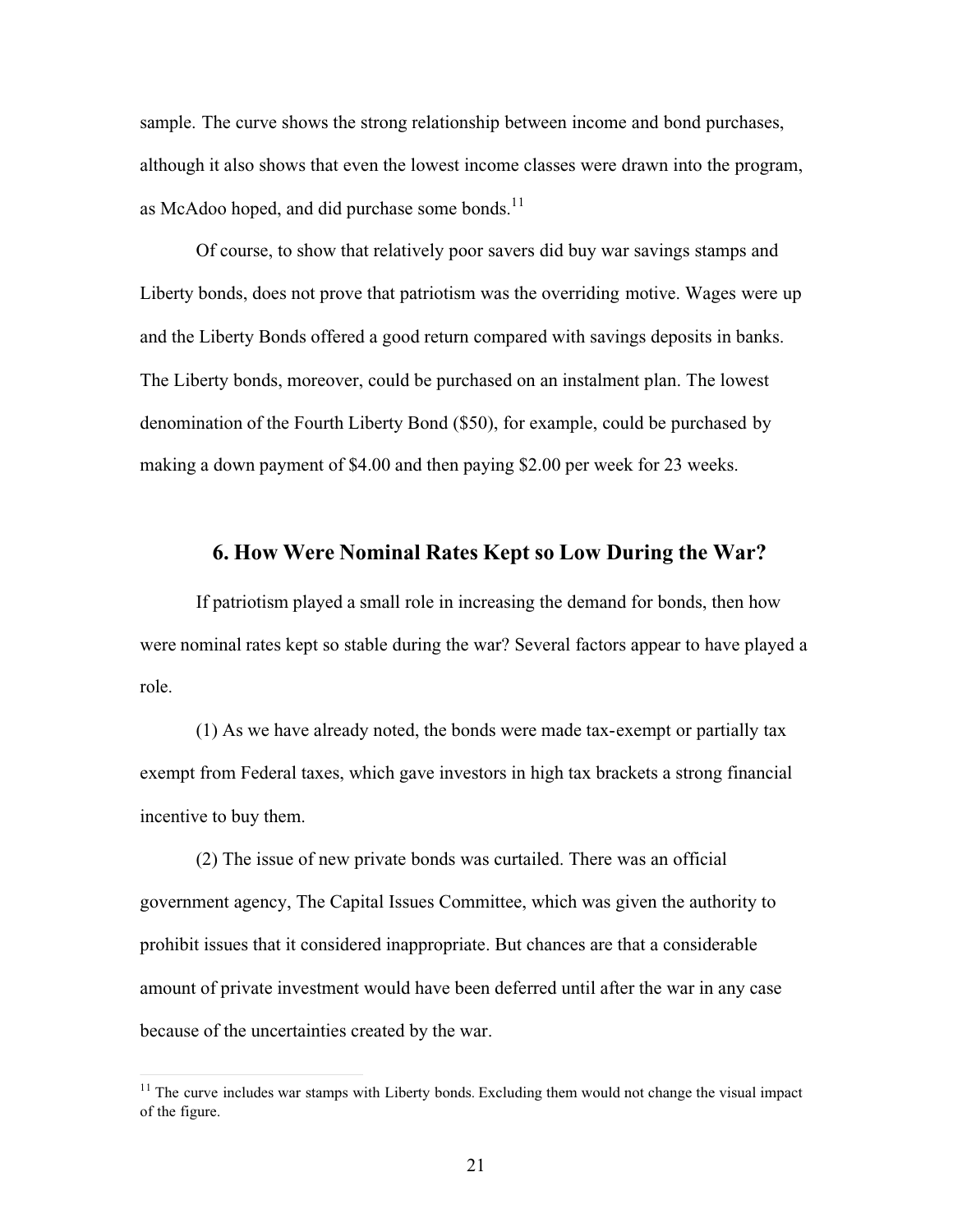(3) As Allan H. Meltzer (2003, 88-9) has noted, many bond holders may have expected the price level to return to its prewar level after the war. The bonds contained a gold clause, and it might have been assumed that after the war the world would return to the gold standard and that wartime inflation would be wrung from the system as it was after the Civil War. In other words, investors in Liberty bonds might reasonably have expected to gain from postwar deflation. Investors who bought bonds on this expectation were in for a disappointment. The price level rose every year from 1914 to 1920. But the price level never returned to the 1914 level. Investors who bought Liberty bonds in 1918 and held them until 1929 experienced a loss from price changes (-2.37 percent per year); investors who bought in 1919 and held until 1929 experienced a small gain from price changes  $(+.27$  percent per year).<sup>12</sup>

(4) The Federal Reserve directly or indirectly monetized a good portion of the new debt. Milton Friedman and Anna J. Schwartz (1963, 216) put it this way.

> The Federal Reserve became to all intents and purposes the bond-selling window of the Treasury, using its monetary powers its monetary powers almost exclusively to that end. Although no "greenbacks" were printed, the same result was achieved by more indirect methods using Federal Reserve notes and Federal Reserve deposits.

How much was involved? Between June of 1916 and June of 1919, the Federal Debt increased by \$24.3 billion (from \$1.2 billion to \$25.5billion). High-powered money (which includes mainly Federal Reserve notes and deposits) increased by \$2.1 billion, according to Friedman and Schwartz (1963, 801-2). So the increase in high-powered money could account only for about 10% of the increase in the Federal debt.

 $12$  The price level used in the calculations is the GDP deflator from (Johnston and Williamson, 2002) which is based on Balke and Gordon (1989).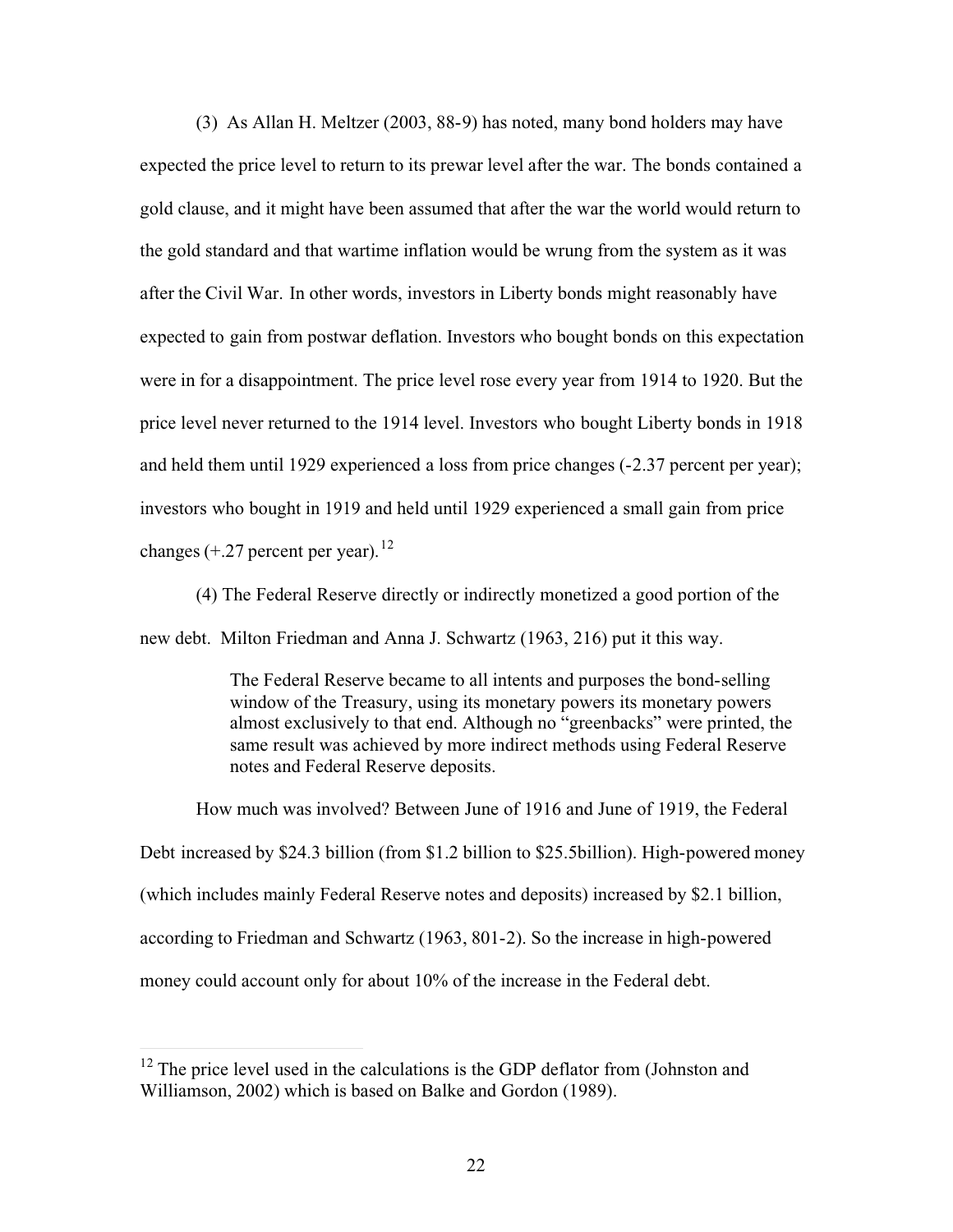But banks also contributed to the monetization of the debt. They did so by purchasing bonds for their own portfolios and by lending money that borrowers then used to purchase bonds. Sometimes the bonds were used as collateral for the loan, but this was not always the case. Since the amount of bonds purchased with newly created money was not matched one for one by bonds held by banks, we cannot produce an accurate estimate of how much of the debt was monetized by examining the balance sheets of the banks.

We can get some sense of the upper bound, however, by looking at the increase in the total stock of money and assuming that all of the money that was created was backed directly or indirectly by government bonds. The increases for M1, M2, M3, and M4, from June 1917 to June 1919 were \$7.03 billion, \$10.02 billion, \$10.68, and \$11.46 billion respectively (Friedman and Schwartz 1970, 15-17). These figures imply estimates of the share of the increase in the debt that was monetized ranging from 29 percent (M1) through 41 percent (M2) and 44 percent (M3) to 47 percent (M4). Roughly speaking M1 includes demand deposits in commercial banks, M2 adds time deposits in commercial banks, M3 adds postal savings deposits and mutual savings bank deposits, and M4 adds savings and loan shares. Thus, as we move to more inclusive definitions of money we may be including institutions that were less involved in the process of monetizing government debt. Nevertheless, it would appear that as much as 40 percent of the debt was monetized. For the first year of the war (June 1917 to June 1918) the estimates of the share of the debt monetized range from 35 percent (M1) through 49 percent (M2) and 52 percent (M3) to 64 percent (M4).

Secretary McAdoo argued that his policies, including capitalizing patriotism, had saved taxpayers millions compared with allowing interest rates to rise to market clearing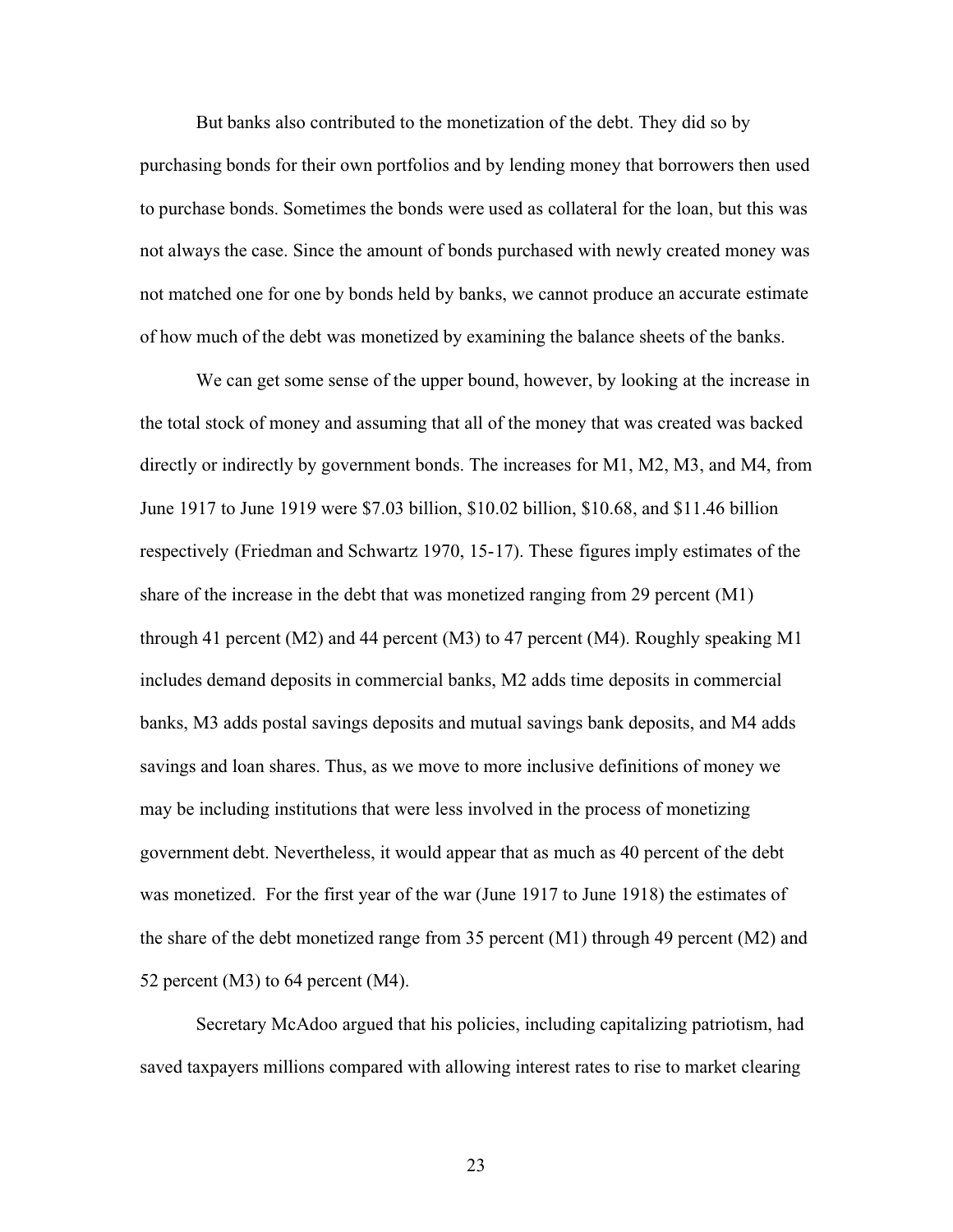levels (McAdoo 1931, p. 381). The economics of this claim, however, was dubious, even leaving aside the magnitude of the savings. It sounds like a simple saving of resources: like eliminating red tape or firing incompetent workers. In fact, the savings, to the extent that they were there, were transfers of dubious legitimacy. By persuading factory workers and boy scouts to buy bonds, the government was able to lower the future interest payments paid by the government. Those interest payments would be made from tax revenues, and to the extent that those taxes would have been paid by the wealthy, the net effect was a transfer from the boy scouts to the wealthy. To be sure, this argument assumes that workers and boy scouts would have found some other way of spending their money that would have added more to their welfare. A case could be made that it was really in the interest of workers and boy scouts to save more. Nevertheless, the avowed purpose of the Progressives was to shift the burden of taxation to the wealthy, and the policy of capitalizing patriotism undermined this policy.

This was apparent to many observers when it came to making the bonds tax exempt. In this case it was obvious that what the Treasury gained from lower interest rates, it lost from lower tax revenues. For taxpayers at the margin, that is taxpayers who were indifferent between holding taxable and non-taxable bonds, the gain from exemption would just offset the loss from lower rates. However, for taxpayers in very high tax brackets the gains from tax exemption could be substantial. An example will make this clear. In January 1920 AAA corporate bonds were yielding 5.55 percent, and the First Liberty bonds were yielding 3.60 percent. Therefore, someone in a 35 percent bracket would have been indifferent between the securities as far as after-tax yield was concerned (5.55\*[1-.35]  $\approx$  3.60). The highest bracket in 1920, however, was 73 percent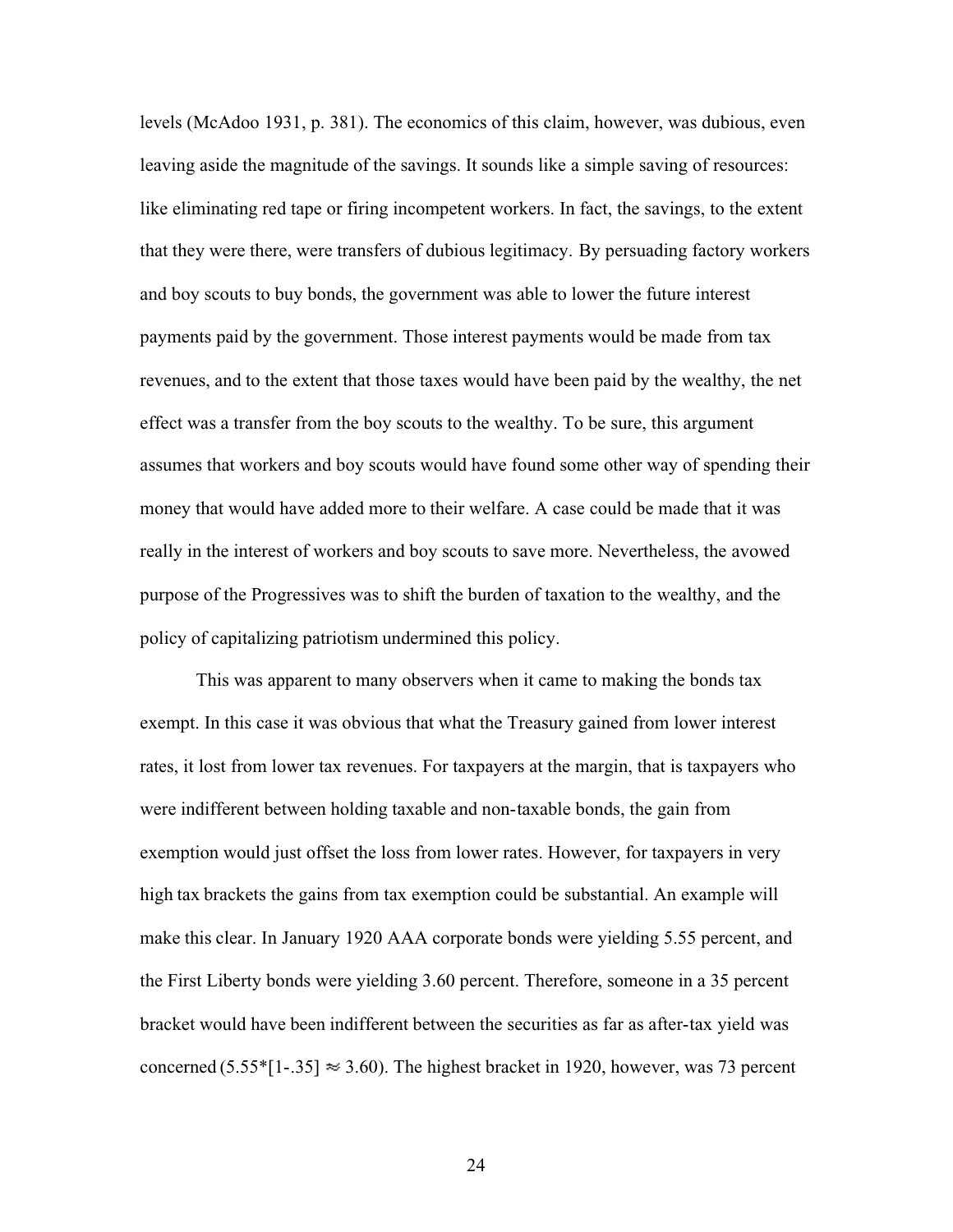for taxpayers earning more than one million. For them, First Liberty bonds were equivalent to taxable bonds yielding 13.33 percent, higher than the yield on many junk bonds (13.33\*[1-.73]  $\approx 3.60$ ).<sup>13</sup> To be sure, there already existed a fairly safe tax-exempt alternative to Liberty bonds: municipal bonds. The municipals might have gained more from the imposition of very high tax rates during the war if the Liberty bonds had been taxable. Taking the sting out of very high tax brackets and punishing municipalities were not, one would think, major Progressive priorities.

### **7. Then Why Do It?**

It appears from the foregoing that appeals to patriotism had a relatively small effect on the financing of the war, and that the attempt to conceal the limited effect of patriotism led to the adoption of a tax exemptions that undermined Progressive redistributive priorities. Then why do it? Why enlist everyone from the actress Mary Pickford to the evangelist Billy Sunday to sell bonds? There appear to be a number of reasons.

(1) "Everyone else was doing it." Germany had been the first, it appears, to use a massive public drive to help sell bonds. In Britain the Treasury mocked the first German drive – it showed how desperate the German's were – but later adopted similar tactics. Eventually, the German Treasury returned the favor and mocked the circus atmosphere in which bonds were being sold in Britain (Noyes 1970, 181-2). Following suit made a good deal of sense. Presumably the British and the Germans had found the best way to do things. And since the United States had a larger population and a larger economy than the

<sup>13</sup> U.S. Bureau of the Census (1975, 1095).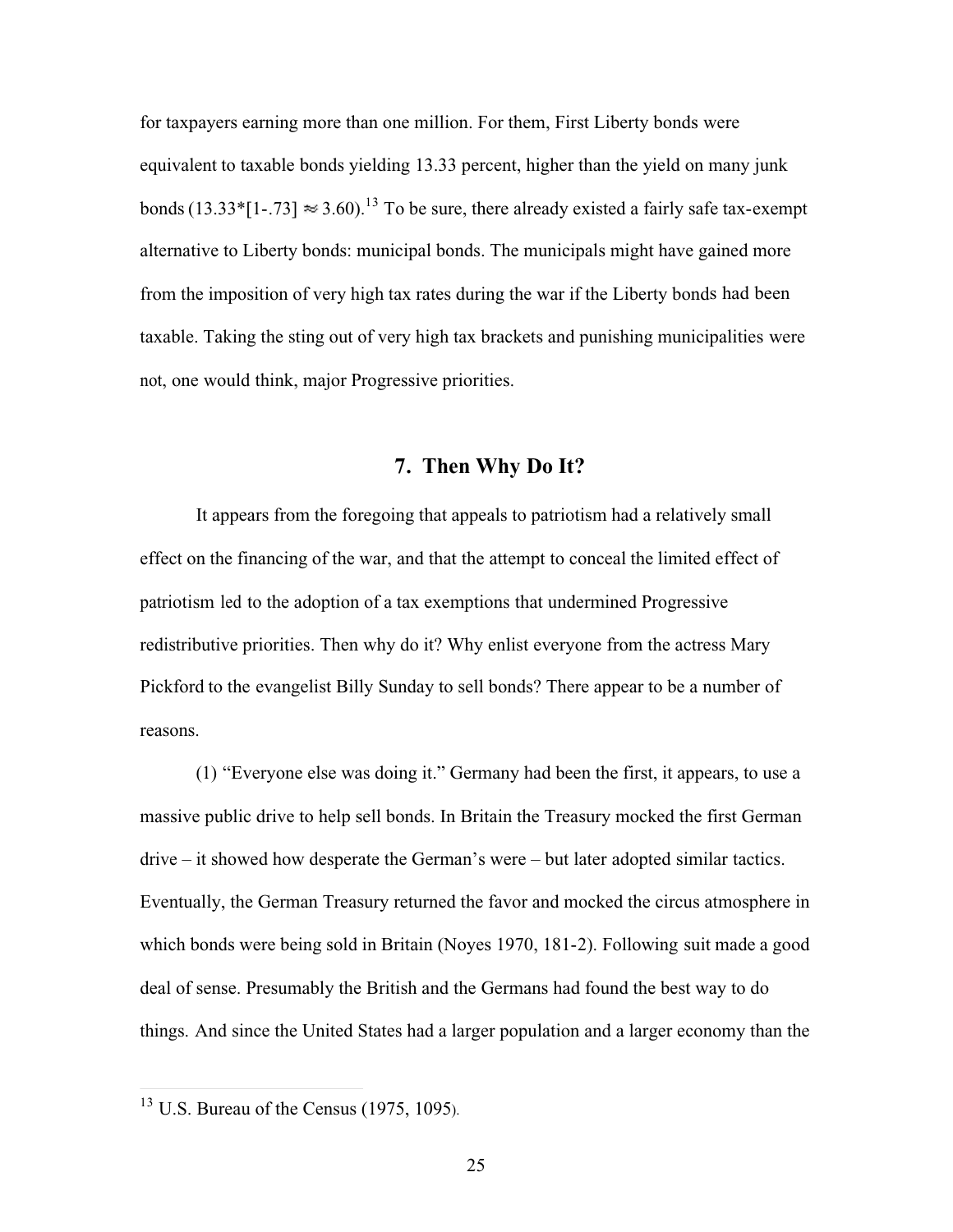Germans, following the same policies minimized the chance that mistakes would offset these clear cut advantages.

(2) It was far from clear ex ante that it wouldn't work. This was a progressive Democratic administration going to war in an era when the belief in the primacy of market forces was under attack. It is hardly surprising that McAdoo, Wilson, and their associates would have believed that patriotism could move mountains. The contrast between the Civil War and World War I is particularly telling on this point. Salmon Chase believed passionately in the cause of the Union, but it did not occur to him that he could expand the market for bonds except by appealing to the self-interest of the buyers. If successful in encouraging savings, the bond campaigns would have reduced the tendency of people to dump private securities to buy war bonds. Capital losses on individual private security holdings, even if not widespread, would have created problems for individual investors and for institutional holders such as banks, trust companies, and insurance companies.

(3) It cost little to stir up patriotism and every little bit extra savings it brought in seemed a plus. The Boy Scouts and other sellers and purchasers of small certificates are a good example. They didn't contribute a lot to the overall financing of the war, perhaps 3.5 percent. Still, every little bit helped.

(4) There was that important but mysterious factor that goes under the name "morale." Buying bonds, and urging others to buy them, allowed people to feel that they were participating in the war effort. The bond rallies and similar forms of support, moreover, were a visible sign to the armed forces, and to one's enemies, of the public's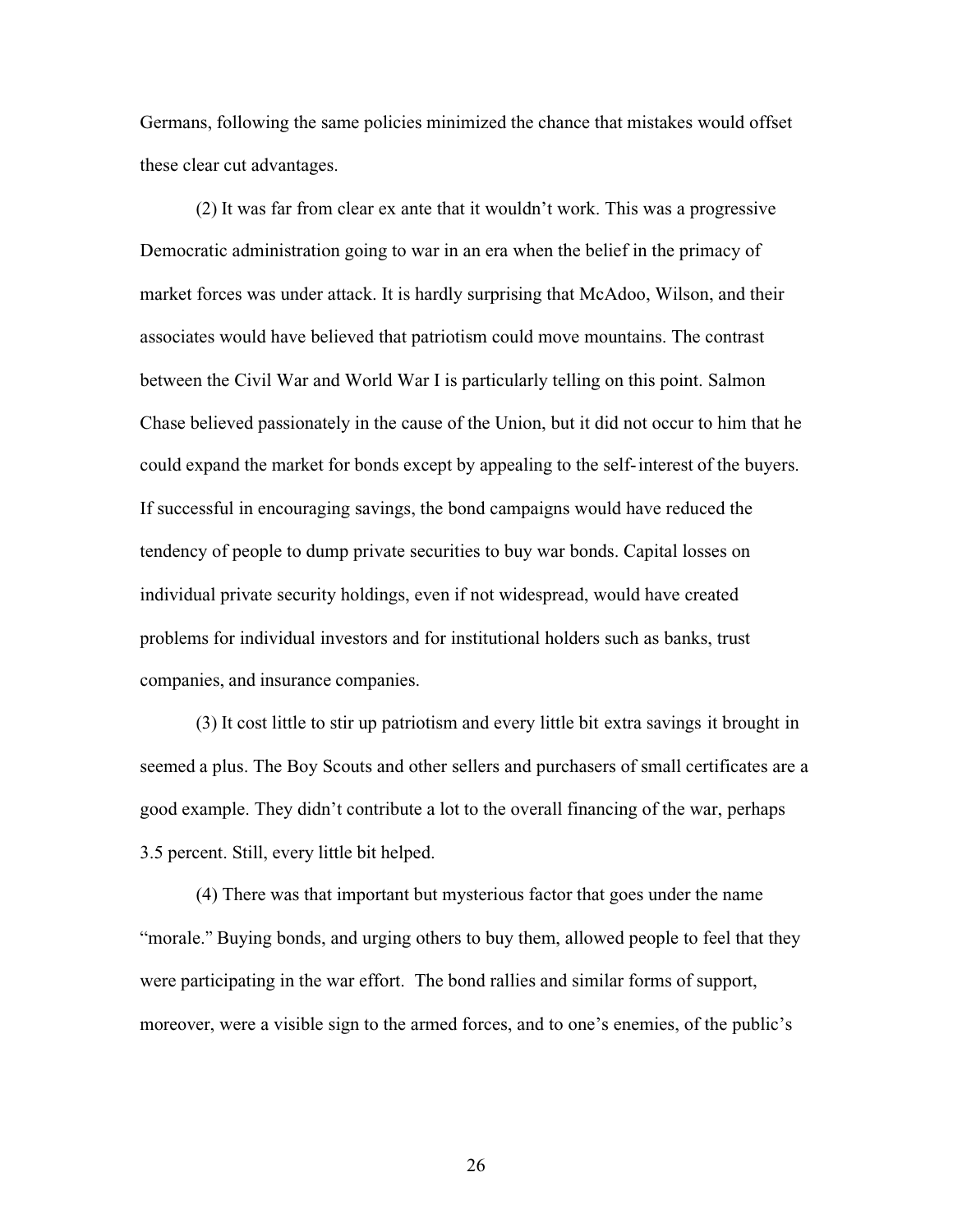support for the war. Less specific rallies in support of the war might have had similar effects. But rallies at which people pledged to buy bonds may have carried more weight.

(5) The structure of the bond issues, a series of five highly publicized sales of specific amounts, introduced a discontinuity in the significance of the amount sold. If the government offers to sell \$1000 worth of bonds, it would seem to matter little from a purely financial point of view whether the public offers to buy \$999 or \$1001. But in the first case the issue is a failure and in the second case a success. The first case shows a lack of public support for the war, and the second enthusiasm -- the issue has been "oversubscribed." Patriotic rallies that raise demand "only" from \$999 to \$1001 therefore could have a large influence on the how the issue was perceived both domestically and abroad. This aspect was clearly on McAdoo's mind. As he noted in his *Memoirs* when recalling his thinking prior to the issue of the first Liberty Loan:

> Suppose hundreds of millions of the bonds were left on our hands? The moral effect of such a failure would be equal to a crushing military disaster. It would not only dishearten our own people, but also the nations across the sea whose fortunes were joined to ours; and it would give our enemies new confidence and courage. (McAdoo 1931, 380).

Although McAdoo professed to fear a shortfall of hundreds of millions, it is obvious that any shortfall would have produced a public relations problem. Cheering at bond rallies appears then to have been a bit like cheering at basketball games. Cheering for the home team, part of the "home court advantage," may add only a few points to a team's score. But every little bit helps, and it may mean the difference between winning and losing.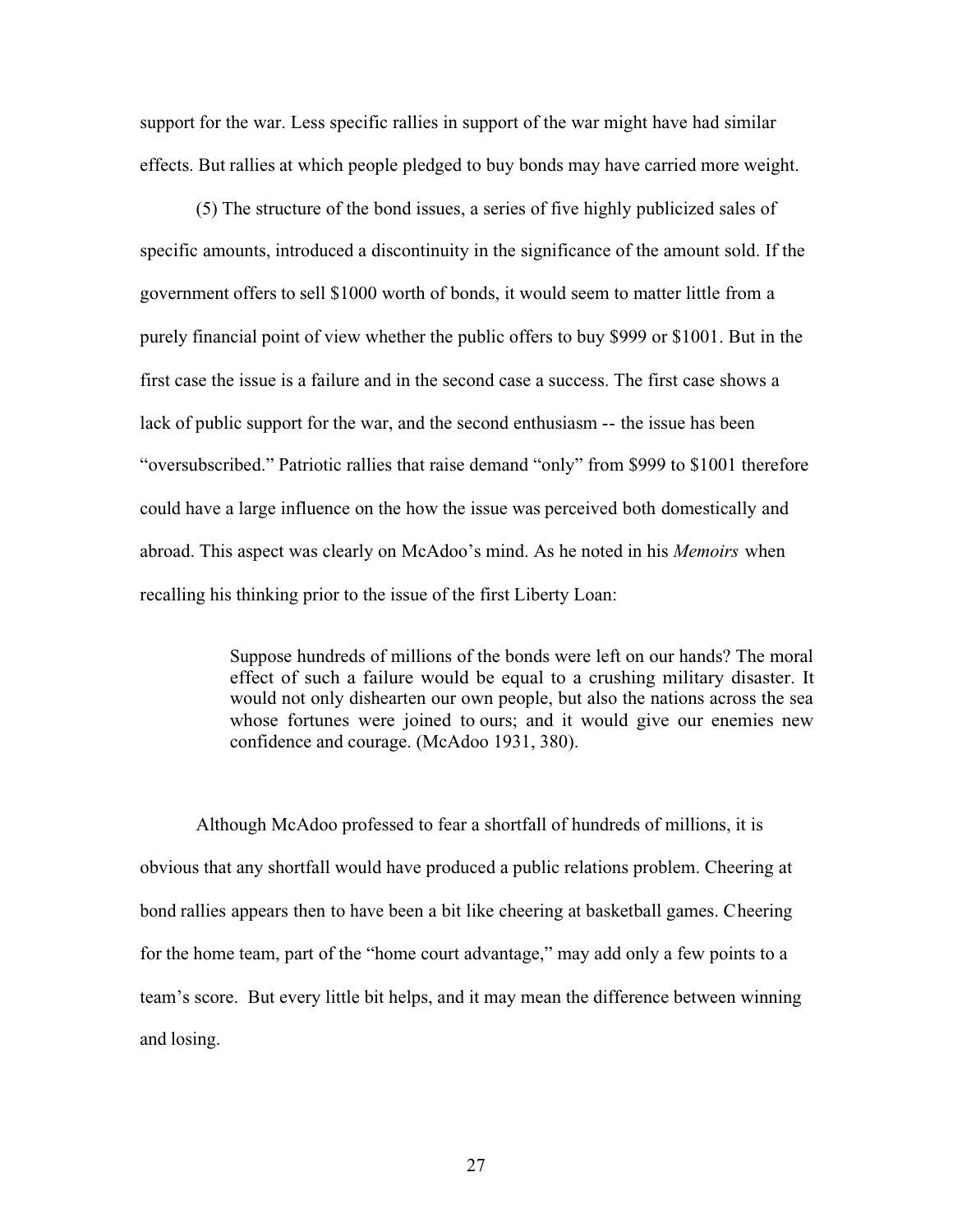Economists and economic historians are often accused of putting too much weight on conventional pecuniary incentives, and too little on the possibility of accomplishing economic ends through non-pecuniary social pressures. Wars provide natural laboratories in which to test the economist's trust in the primacy of pecuniary motives. The experience of the Liberty Bonds suggests that in the field of national finance the economist's confidence in the primacy of financial incentives is not misplaced.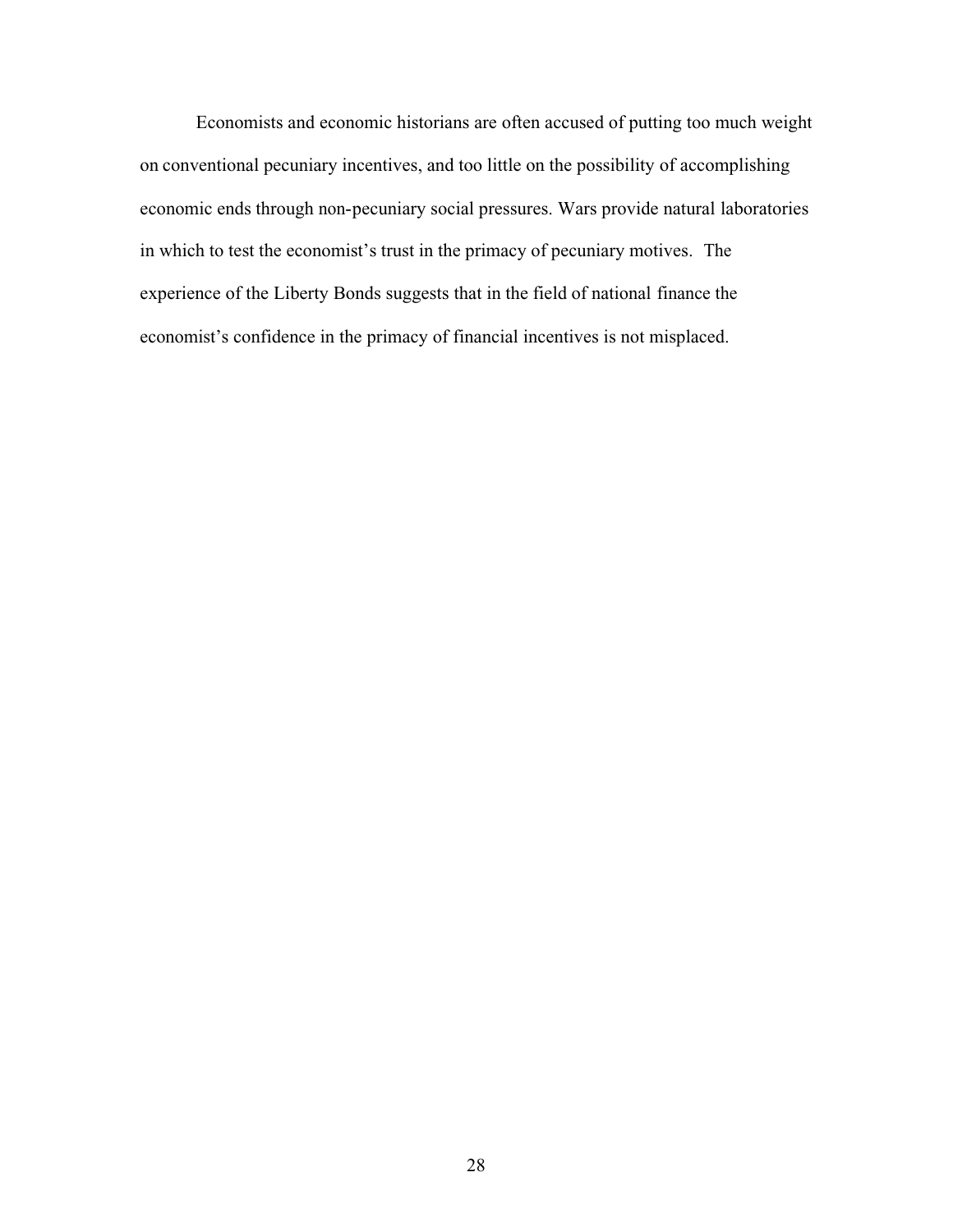| Table 1. The Properties of the Liberty Bonds and The Results of the Campaigns |                          |                           |                                 |                           |                                                 |                |
|-------------------------------------------------------------------------------|--------------------------|---------------------------|---------------------------------|---------------------------|-------------------------------------------------|----------------|
|                                                                               | First<br>Liberty<br>Loan | Second<br>Liberty<br>Loan | Third<br>Liberty<br>Loan        | Fourth<br>Liberty<br>Loan | (Victory)<br>Loan                               | Fifth Liberty  |
|                                                                               |                          |                           | Properties of the Liberty Bonds |                           |                                                 |                |
| Dated                                                                         | June<br>15,<br>1917      | November<br>15, 1917      | May 9,<br>1918                  | October<br>24, 1918       | April-May, 1919                                 |                |
| Coupon<br>(percent)                                                           | 3.50%                    | 4.00                      | 4.25                            | 4.25                      | 4.75                                            | 3.75           |
| Callable in<br>(years)                                                        | 15                       | 10                        | $\cdots$                        | 15                        | $\mathfrak{Z}$                                  |                |
| Maturity<br>(years)                                                           | 30                       | 25                        | 10                              | 20                        | $\overline{4}$                                  |                |
| Convertible<br>into<br>subsequent<br>issues that<br>bore a higher<br>coupon   | Yes                      | Yes                       | N <sub>o</sub>                  | N <sub>0</sub>            | Could be<br>converted<br>into<br>3.75%<br>notes | N <sub>o</sub> |
| Exempt from<br>Estate and<br>Inheritance<br><b>Taxes</b>                      | N <sub>0</sub>           | N <sub>0</sub>            | No <sup>a</sup>                 | No <sup>a</sup>           | No <sup>a</sup>                                 | No             |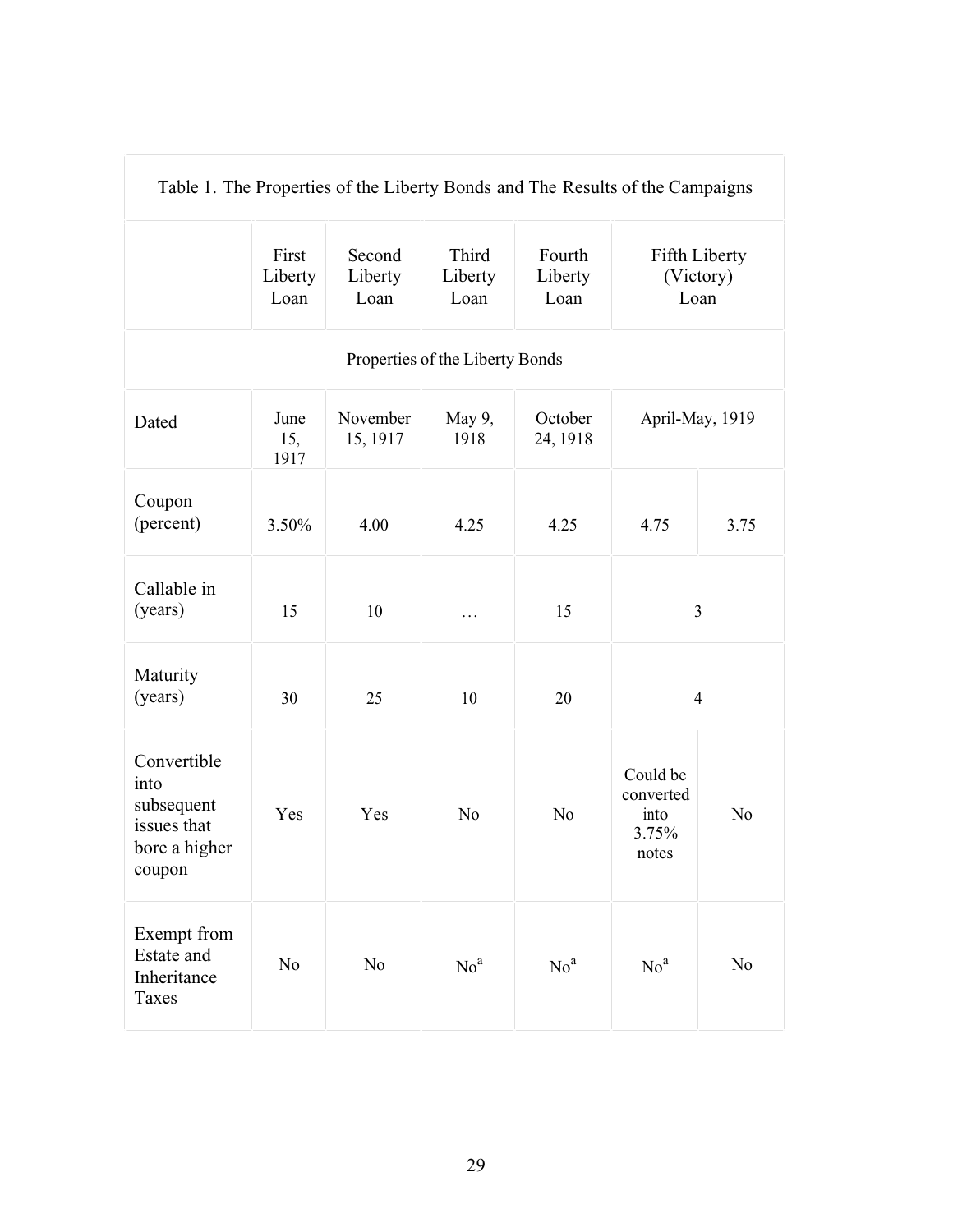| Interest<br>Exempt from<br>"Normal"<br>income tax          | Yes            | Yes                                                                              | Yes                                                                              | Yes                                                                                                                                                                                                                                                                                                                                                                               | N <sub>o</sub>                                                                                                  | Yes                     |
|------------------------------------------------------------|----------------|----------------------------------------------------------------------------------|----------------------------------------------------------------------------------|-----------------------------------------------------------------------------------------------------------------------------------------------------------------------------------------------------------------------------------------------------------------------------------------------------------------------------------------------------------------------------------|-----------------------------------------------------------------------------------------------------------------|-------------------------|
| Interest<br>Exempt from<br>the Surtax                      | Yes            | Yes<br>(limited to<br>the income<br>on \$5,000<br>face value<br>of the<br>bonds) | Yes<br>(limited to<br>the income<br>on \$5,000<br>face value<br>of the<br>bonds) | Yes<br>(limited to<br>the income<br>on \$30,000<br>face value<br>until 2<br>years after<br>the war)                                                                                                                                                                                                                                                                               | Yes                                                                                                             | Yes                     |
| Exempt from<br>excess profits,<br>and war<br>profits taxes | Yes            | N <sub>o</sub>                                                                   | N <sub>o</sub>                                                                   | N <sub>0</sub>                                                                                                                                                                                                                                                                                                                                                                    | No                                                                                                              | N <sub>o</sub>          |
| Additional tax<br>exemptions                               | N <sub>0</sub> | N <sub>o</sub>                                                                   | N <sub>o</sub>                                                                   | Interest on<br>the second<br>and third<br>issues<br>exempt on<br>the<br>minimum<br>of $2.5$<br>times the<br>amount of<br>bonds<br>purchased<br>or \$45,000                                                                                                                                                                                                                        | third, and fourth<br>issues exempt on the<br>minimum of 3 times<br>the amount of notes<br>purchased or \$20,000 | Interest on the second, |
| Common<br>Features                                         |                | exempt from state and local taxes.                                               |                                                                                  | Interest and Principal were payable in gold coin. The bonds lacked the<br>"circulation privilege." In other words, National Banks could not use them<br>as backing for bank notes. Banks could use the bonds, however, as<br>collateral for loans from the Federal Reserve. The bonds could be bought<br>on "instalment plans" extending over several months. The bonds were also |                                                                                                                 |                         |
|                                                            |                |                                                                                  | Results                                                                          |                                                                                                                                                                                                                                                                                                                                                                                   |                                                                                                                 |                         |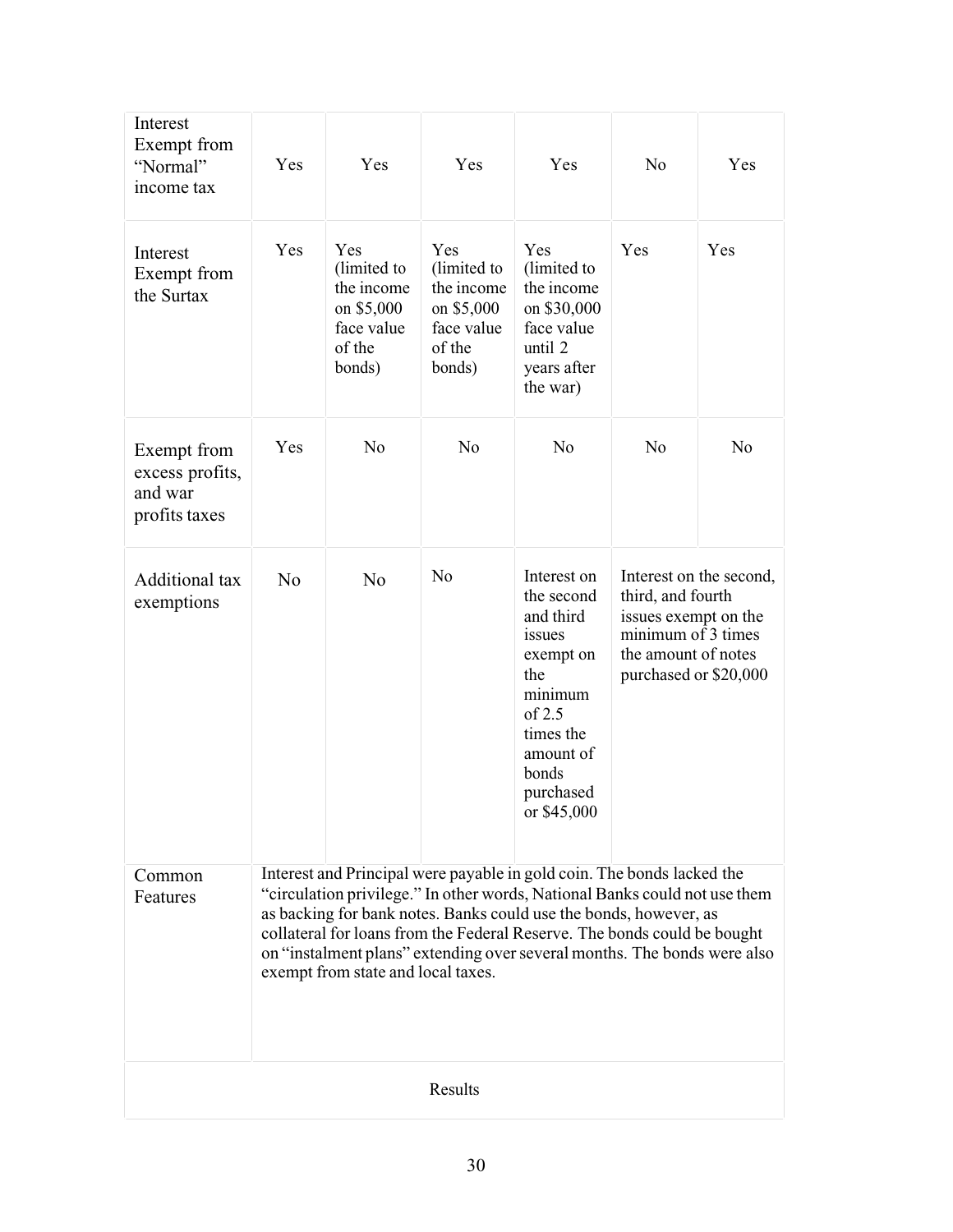| Offered on                                                                         | May<br>14,<br>1917 | October 1,<br>1917 | April 6,<br>1918 | September<br>28, 1917 | April 21, 1919 |
|------------------------------------------------------------------------------------|--------------------|--------------------|------------------|-----------------------|----------------|
| Amount<br>Offered<br>(billion \$s)                                                 | \$2.000            | 3.000              | 3.000            | 6.000                 | 4.500          |
| Amount<br>Subscribed<br>(billion \$s)                                              | \$3.035            | 4.618              | 4.177            | 6.959                 | 5.250          |
| Rate of Over-<br>subscription<br>(percent)                                         | 52%                | 54                 | 39               | 16.0                  | 16.66          |
| Subscriptions<br>accepted<br>(billion \$s)                                         | \$2.000            | 3.809              | 4.177            | 6.959                 | 4.5            |
| Number of<br>Subscribers<br>(millions)                                             | 4.000              | 9.400              | 18.377           | 22.778                | 11.803         |
| Average<br>Subscription<br>$(\$s)$                                                 | \$759              | 491                | 227              | 306                   | 445            |
| Share of the<br>Issue in<br>denominations<br>of less than<br>\$10,000<br>(percent) | 42%                | 40                 | 66               | 52                    | 60             |

<sup>a</sup>Interest and par value of the principal could be used to pay Federal Estate and Inheritance Taxes provided the bonds were purchased six months prior to death. The bonds were regularly used in this way after the war, although up to 1925 the losses to the Treasury on this account were small, Love (1925).

*Sources*: Schultz and Caine (1937, 533-41); Dewey (1931, 502-510); Gilbert (1970), *passim*; *New York Times*, *passim*.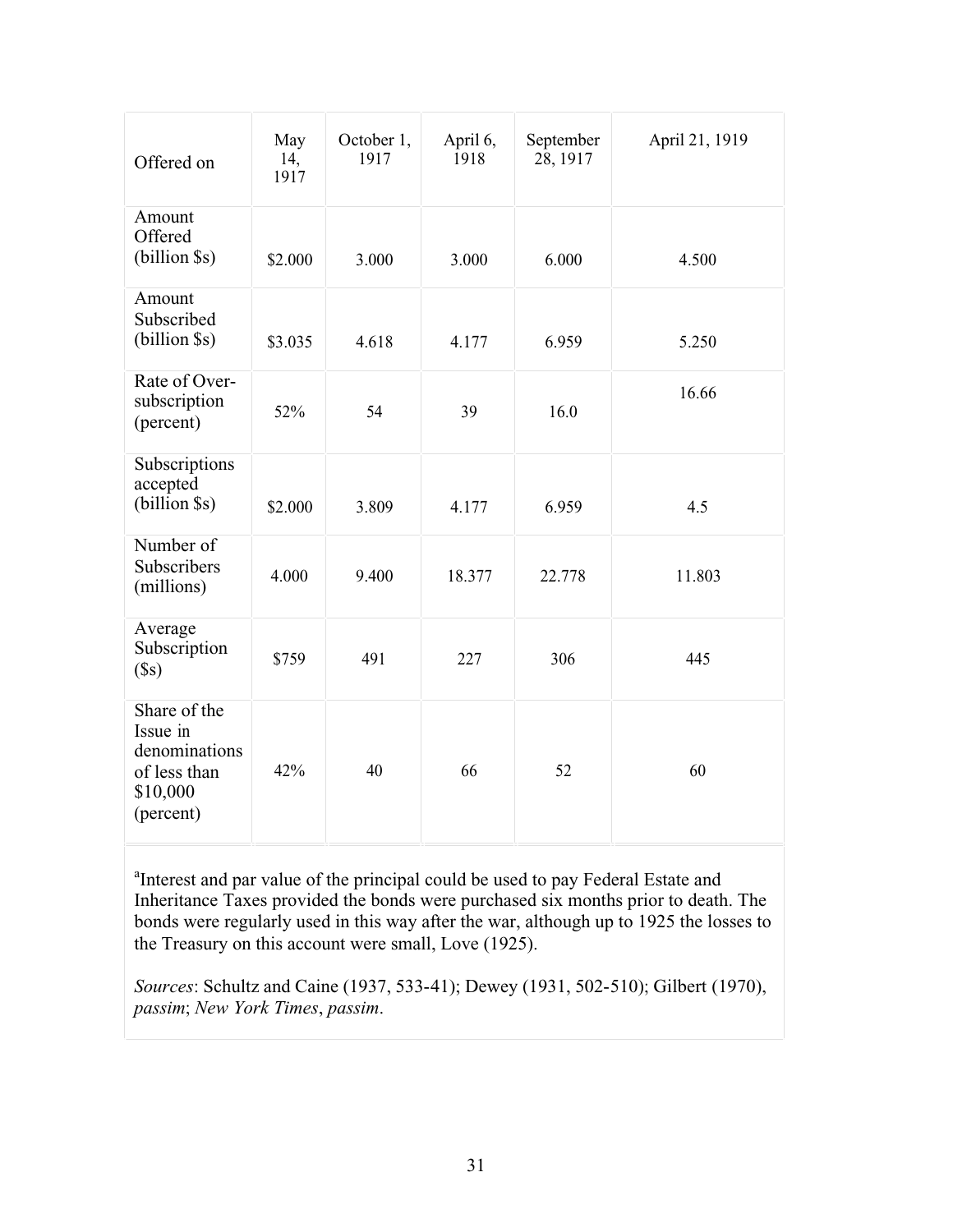|              | Table 2. Denominations of the Liberty Bonds Outstanding on June 30, 1920 |                |                                        |
|--------------|--------------------------------------------------------------------------|----------------|----------------------------------------|
| Denomination | Denomination in<br>$2003$ $s^a$                                          | Amount         | Percentage of all<br>bonds outstanding |
| \$50         | \$2,320                                                                  | \$1,522839,700 | 7.87                                   |
| 100          | 4,640                                                                    | 2,343,647,200  | 12.11                                  |
| 500          | 23,198                                                                   | 1,805,738,000  | 9.33                                   |
| 1,000        | 46,396                                                                   | 8,028,471,000  | 41.49                                  |
| 5,000        | 231,978                                                                  | 1,399,860,000  | 7.23                                   |
| 10,000       | 463,956                                                                  | 3,115,310,000  | 16.10                                  |
| 50,000       | 2,319,780                                                                | 255,850,000    | 1.32                                   |
| 100,000      | 4,639,560                                                                | 879,300,000    | 4.54                                   |
| <b>Total</b> |                                                                          | 19,351,015,900 | 100                                    |
| a            | I used the per capita GDP inflator available at www.eh.net.              |                |                                        |

Table 2. Denominations of the Liberty Bonds Outstanding on June 30, 1920

*Source*: Gilbert (1970, 141).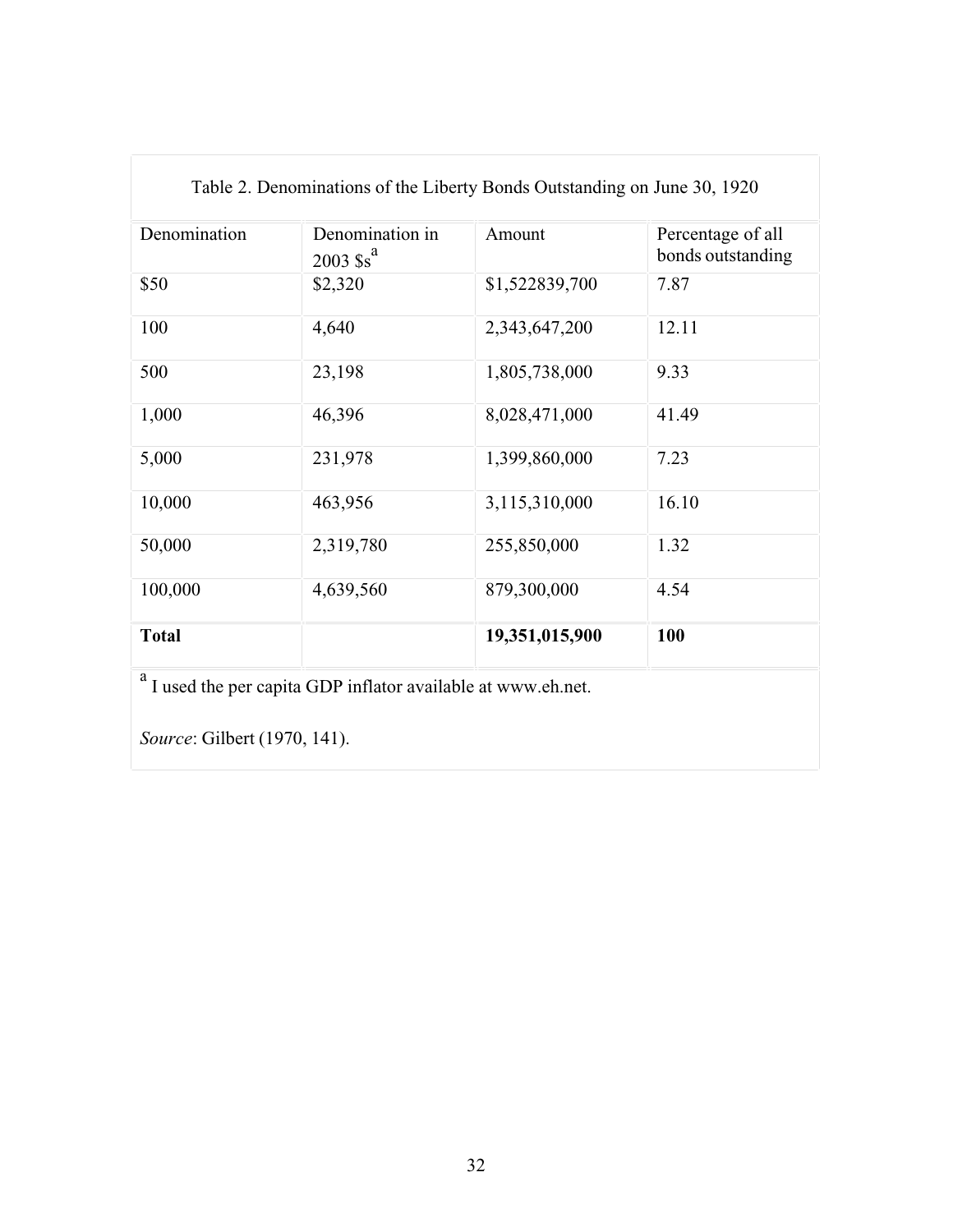| Constant  | <b>AAA</b> | Municipals | Rapid<br>Adjustment      | Gradual<br>Adjustment | Adjusted<br>$R^2$ | Durbin-<br>Watson |
|-----------|------------|------------|--------------------------|-----------------------|-------------------|-------------------|
|           |            |            | Levels                   |                       |                   |                   |
| .647      | $-.142$    | .807       | .157                     |                       | .893              | .898              |
| (6.16)    | $(-2.35)$  | (11.10)    | (5.98)                   |                       |                   |                   |
| .429      | .055       | .643       |                          | .212                  | .879              | .741              |
| (3.27)    | (.93)      | (9.08)     |                          | (4.58)                |                   |                   |
|           |            |            | <b>First Differences</b> |                       |                   |                   |
| $-.007$   | .209       | .185       | .009                     |                       | .126              | 2.27              |
| $(-.36)$  | (2.08)     | (1.64)     | (.45)                    |                       |                   |                   |
| $-.0007$  | .208       | .182       |                          | .013                  | .126              | 2.28              |
| $(-0.08)$ | (2.07)     | (1.62)     |                          | (0.41)                |                   |                   |

Table 3. Determinants of the Yield on the First Liberty Loan, September 1917 - December 1925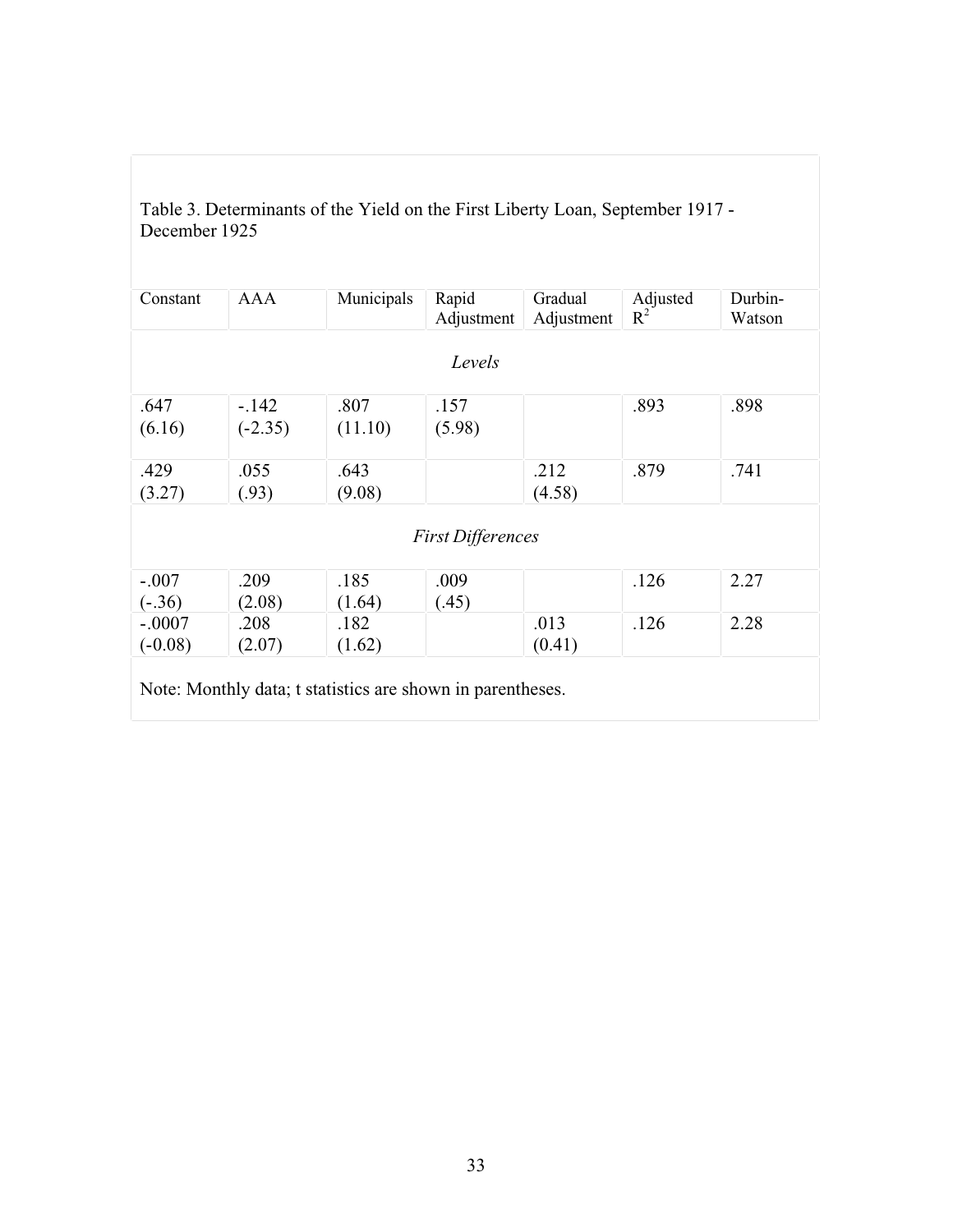Louis Raemaekers. *After a Zeppelin raid in London: "But Mother Had Done Nothing Wrong, Had She, Daddy?" Prevent this in New York: Invest in Liberty Bonds*. 19" x 12." From the Rutgers University Library Collection of Liberty Bond Posters

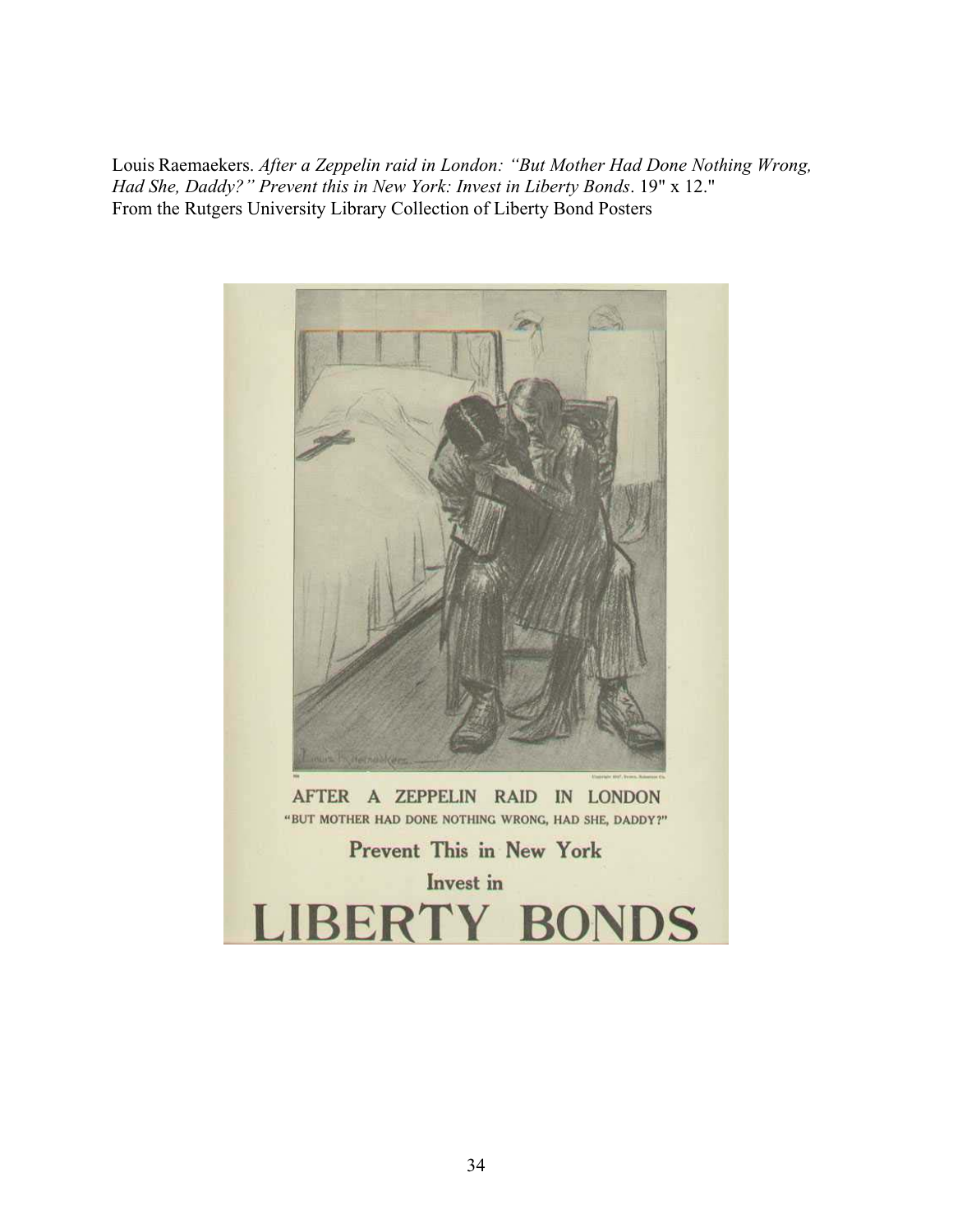Louis Raemaekers. *Will you be ready to-morrow to make munitions for Germany? If not: invest in Liberty bonds to-day.* [1917?] 19" x 12." From the Rutgers University collection of Liberty Bond Posters.



Will you be ready to-morrow to make munitions for Germany? If not

**INVEST IN LIBERTY BONDS TO-DAY**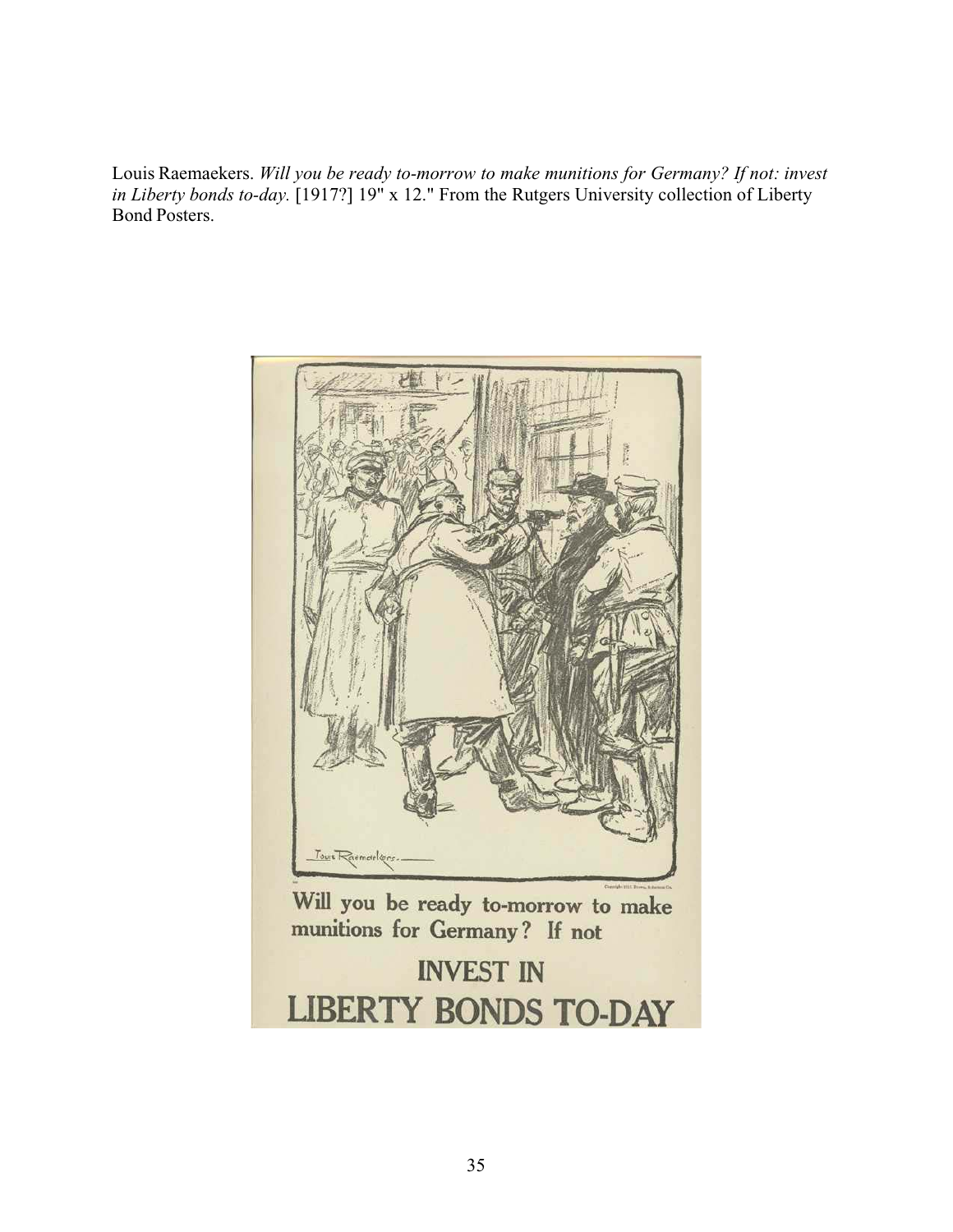Anonymous*. Let Uncle Sam take this–and he will pay back this–All he asks you to do is keep your bond: Buy Liberty bonds and keep them: Ask your foreman.* [1918]. 17 5/8" x 11 ¾." From the Rutgers University Library Collection of Liberty Bond Posters.

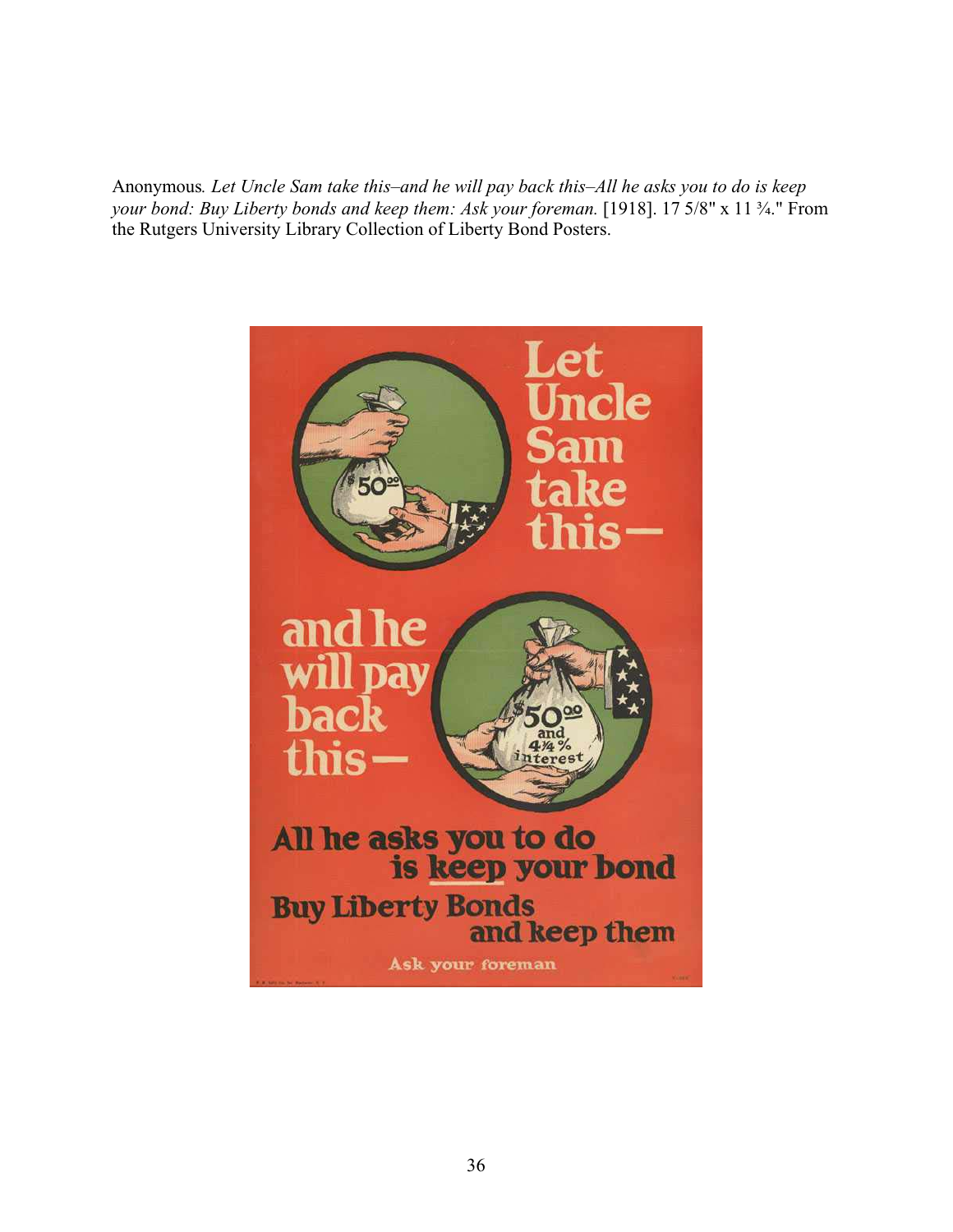# **Figure 1. The Supply and Demand for Liberty Bonds**

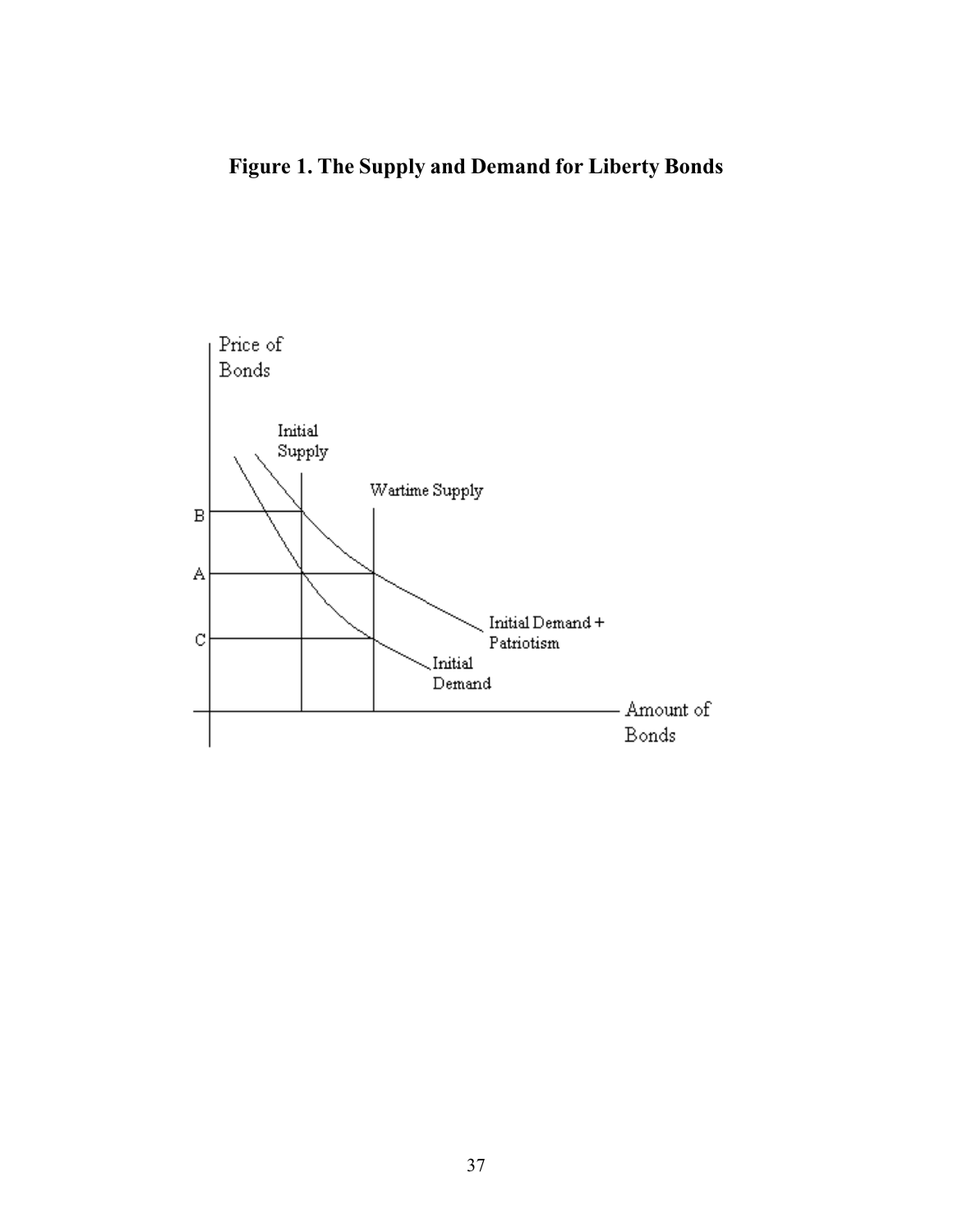

**Figure 2 Coupons on the Liberty Loans**

AAA Industrials High Grade Municipals - Liberty Loan Coupons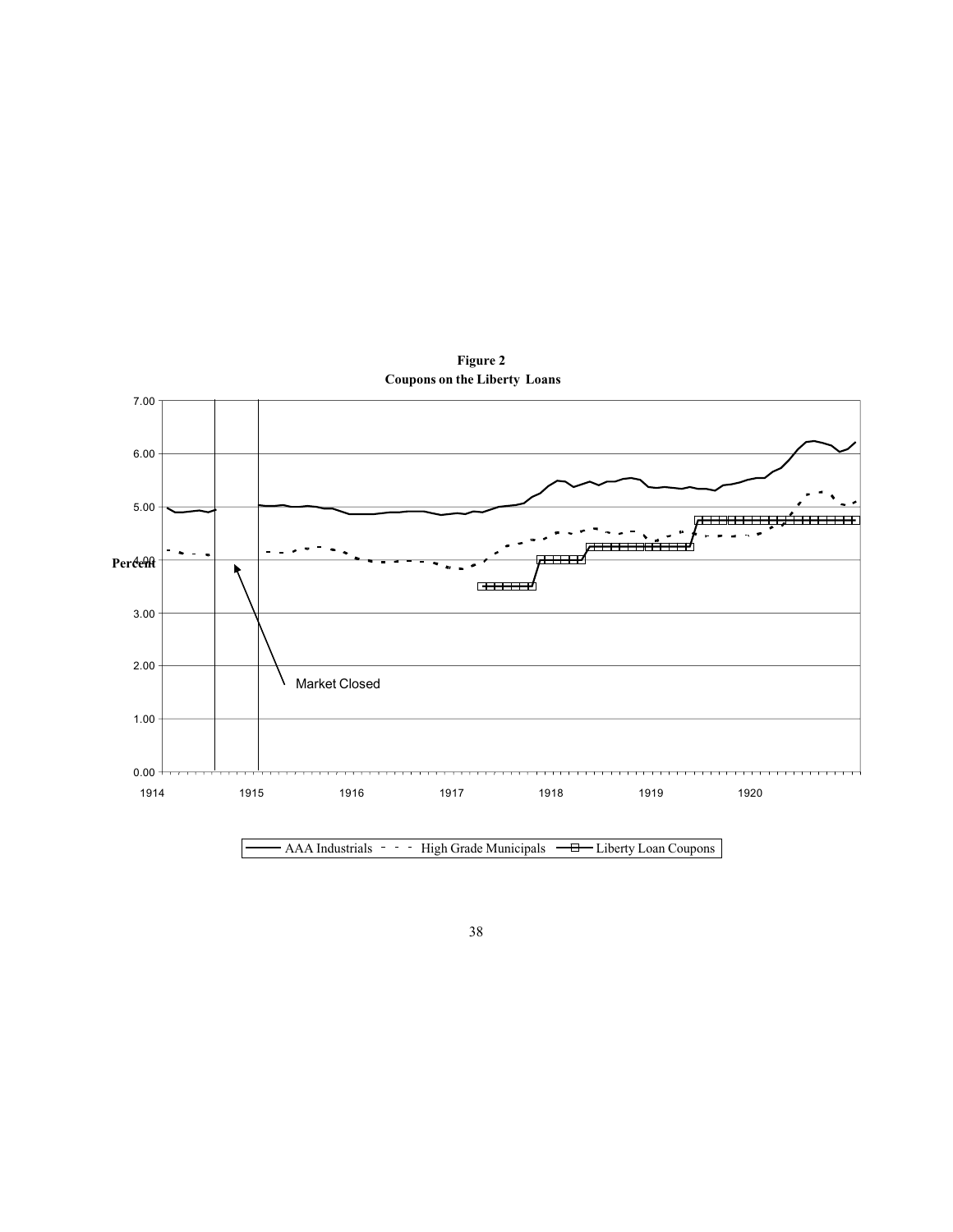**Figure 3 Yields on Selected bonds, June 1917-December 1919**



39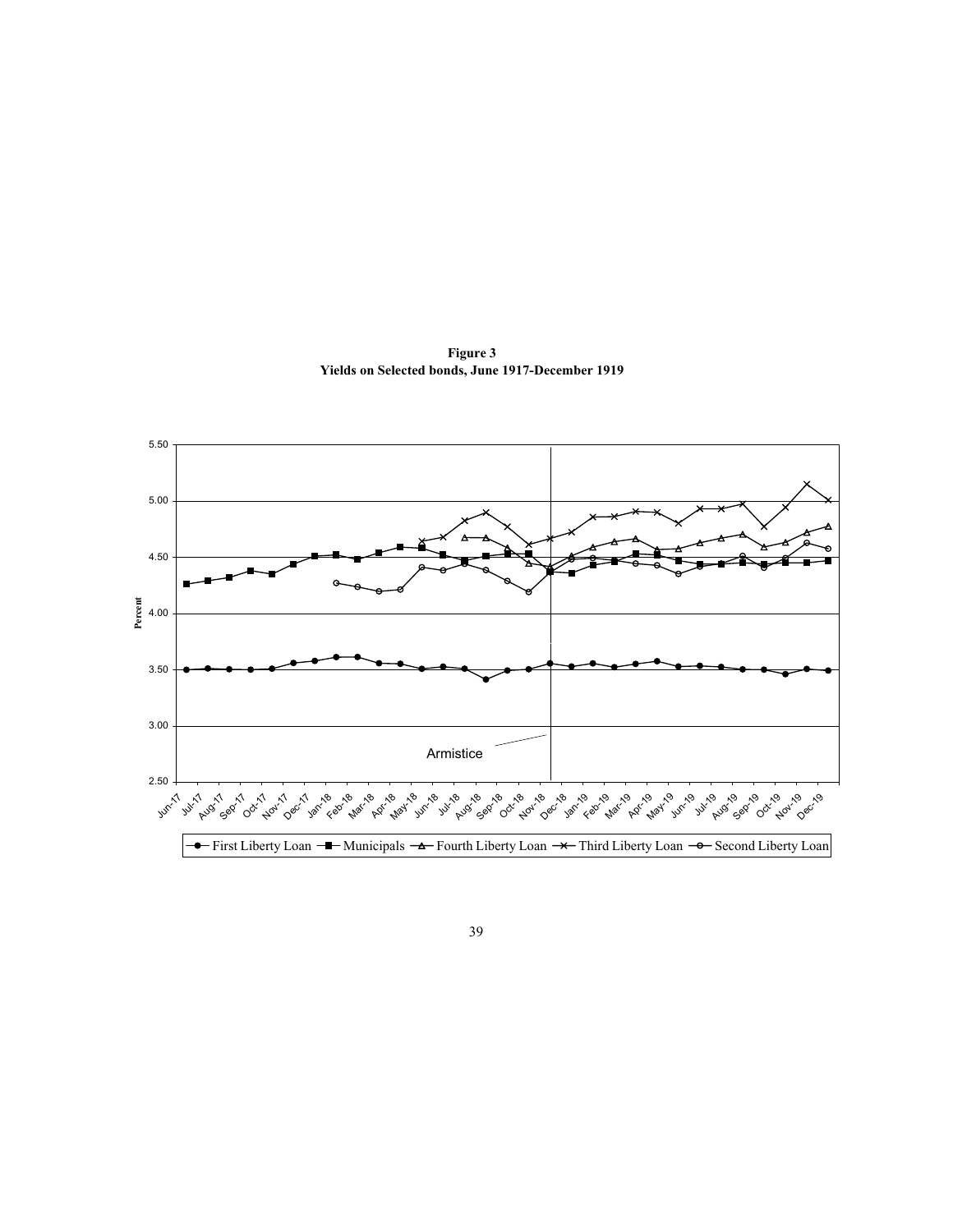**Figure 4 Yields on Selected bonds, June 1917-December 1925**

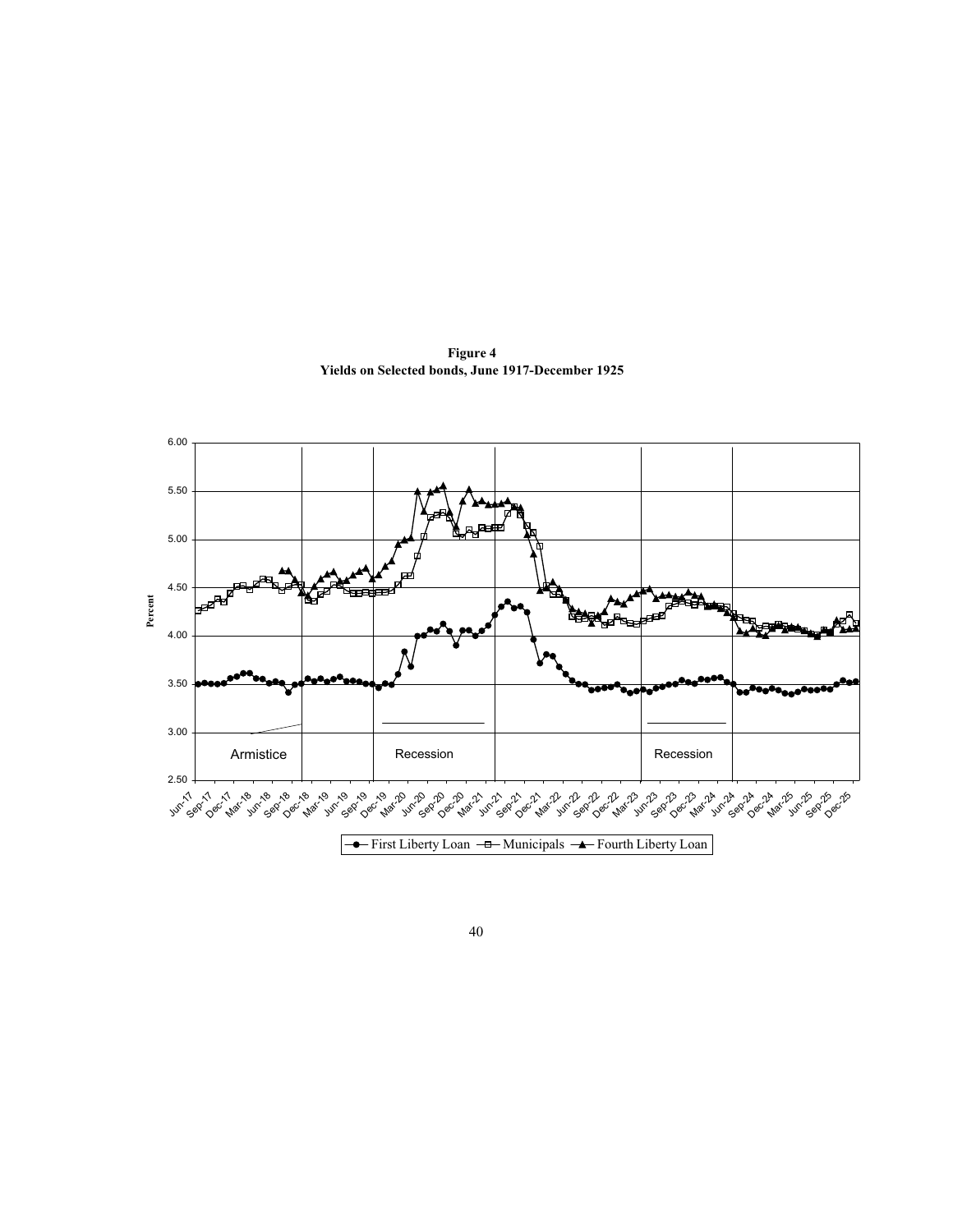

**Figure 5 Yield Spreads, September 1917-December 1925**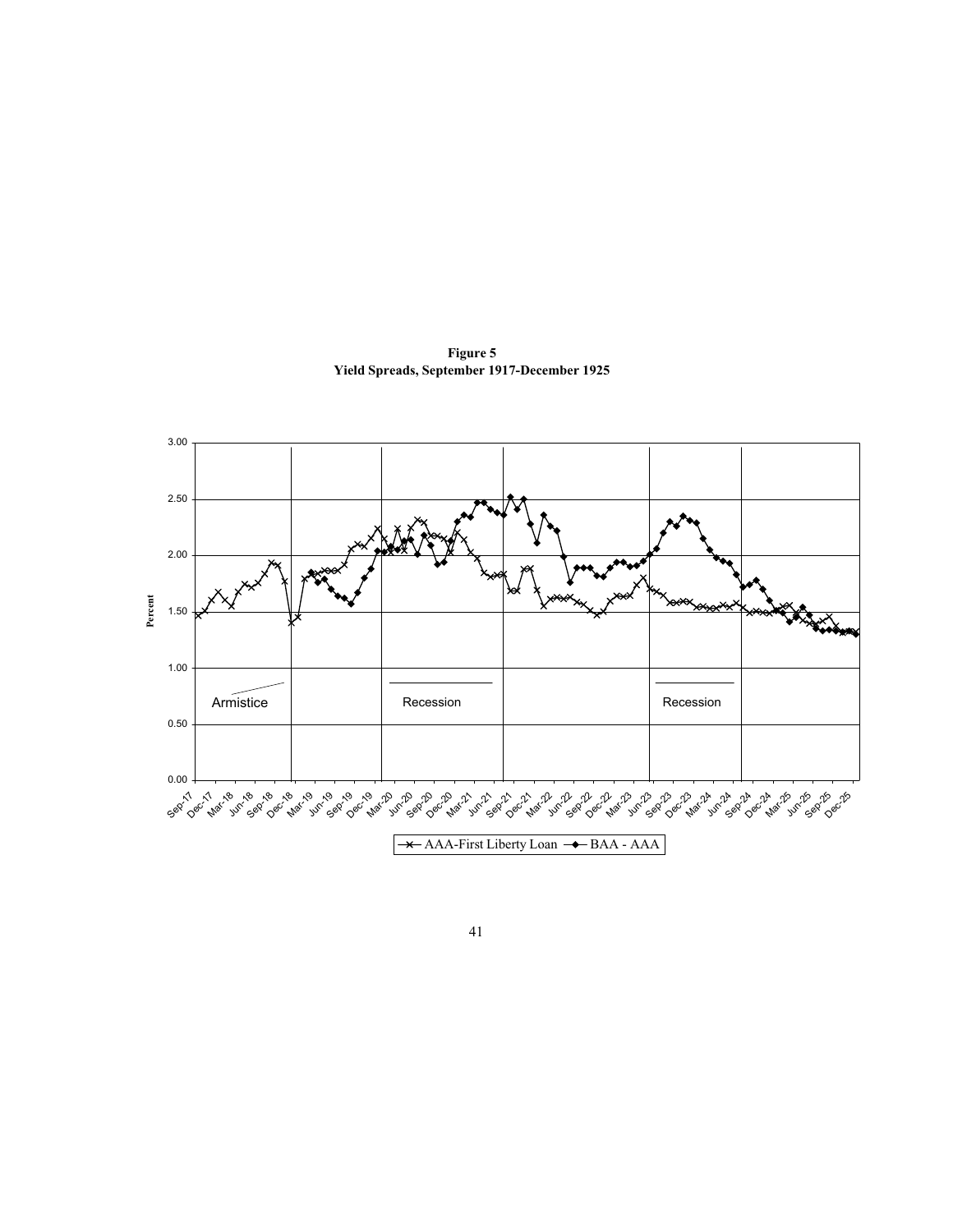

**Figure 6 The Distribution of Liberty Bond Purchases by Income Class**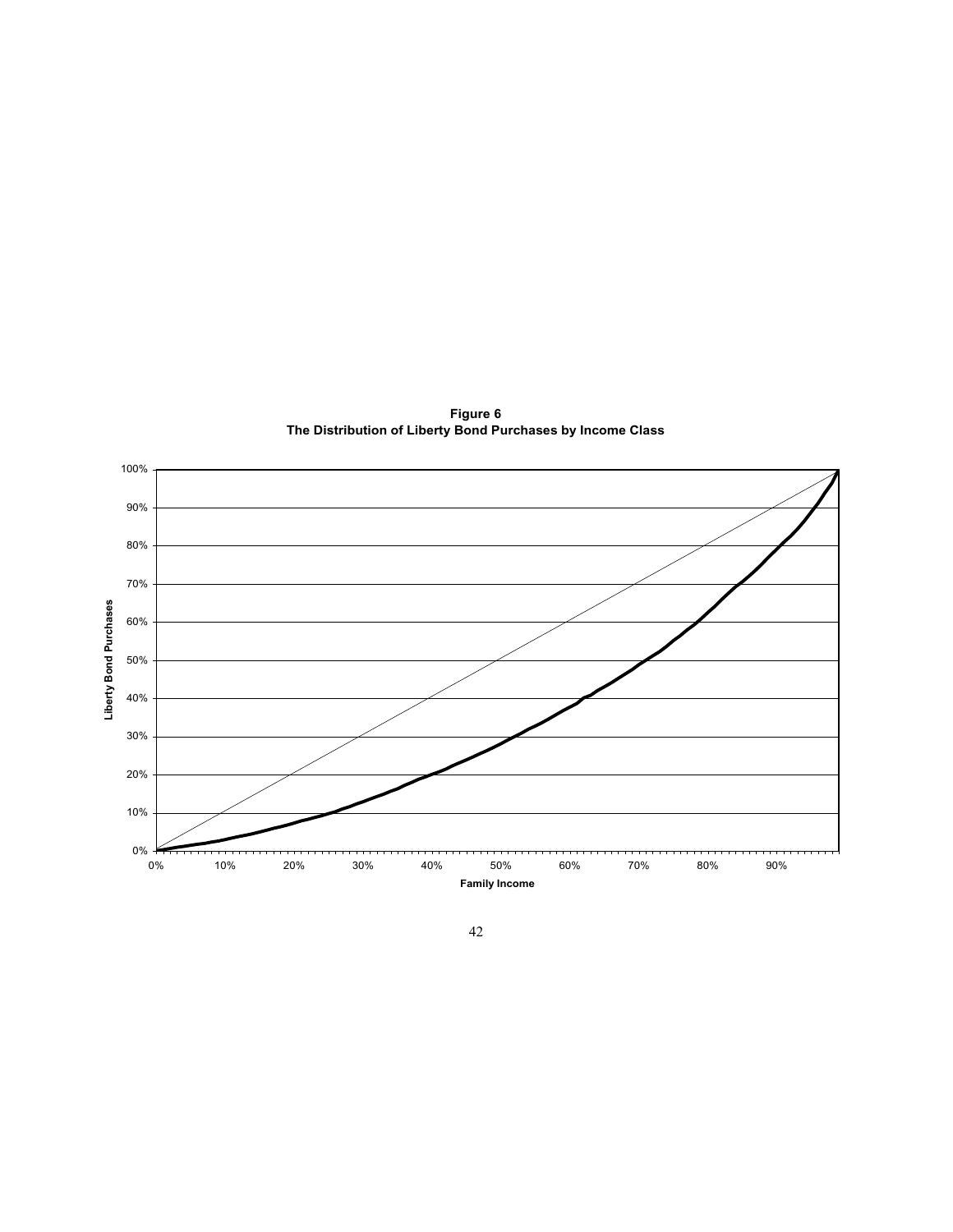#### **References**

- Balke, Nathan S. and Robert J. Gordon. "The Estimation of Prewar Gross National Product: Methodology and New Evidence." Journal of Political Economy 97 (February 1989): 38- 92.
- Dewey, Davis Rich. *Financial History of the United States*. New York: Longmans, Green and Co., 1931.
- Friedman, Milton. "Price, Income, and Monetary Changes in Three Wartime Periods." *The American Economic Review*, Vol. 42, No. 2, Papers and Proceedings (May 1952): 612- 625.
- Friedman, Milton and Anna J. Schwartz. *A Monetary History of the United States, 1867-1960*. Princeton: Princeton University Press, for the NBER, 1963.

\_\_\_\_\_\_\_\_\_\_. *Monetary Statistics of the United States: Estimates, Sources, Methods*. New York: Columbia University Press, for the NBER, 1970.

- Gilbert, Charles. *American Financing of World War I*. Westport, Connecticut: Greenwood Publishing Company, 1970.
- Gilbert, Martin. *The First World War*. New York: Henry Holt and Company, 1994.
- Hume, David. "Of Public Credit." In Eugene Rotwein, ed. *David Hume: Writings on Economics*. Madison, University of Wisconsin Press, 1970, 90-107. [1752].
- Johnston, Louis and Samuel H. Williamson, "The Annual Real and Nominal GDP for the United States, 1789 - Present." Economic History Services, April 2002, URL: http://www.eh.net/hmit/gdp/.
- Kennedy, David M. *Over Here: The First World War and American Society.* Oxford: Oxford University Press, twenty-fifth Anniversary issue, 2004; first edition 1980.
- Love, Robert A. "The Use of Liberty Bonds in Payment of Estate Taxes." *The American Economic Review*, Vol. 15, No. 2. (Jun., 1925), pp. 275-283.
- Meltzer, Allan H. *A History of the Federal Reserve*. Volume 1, 1913-1951. Chicago: University of Chicago Press, 2003.
- McAdoo, William G. (1931) *Crowded Years: The Reminiscences of William G. McAdoo*. Boston: Houghton Mifflin Company.